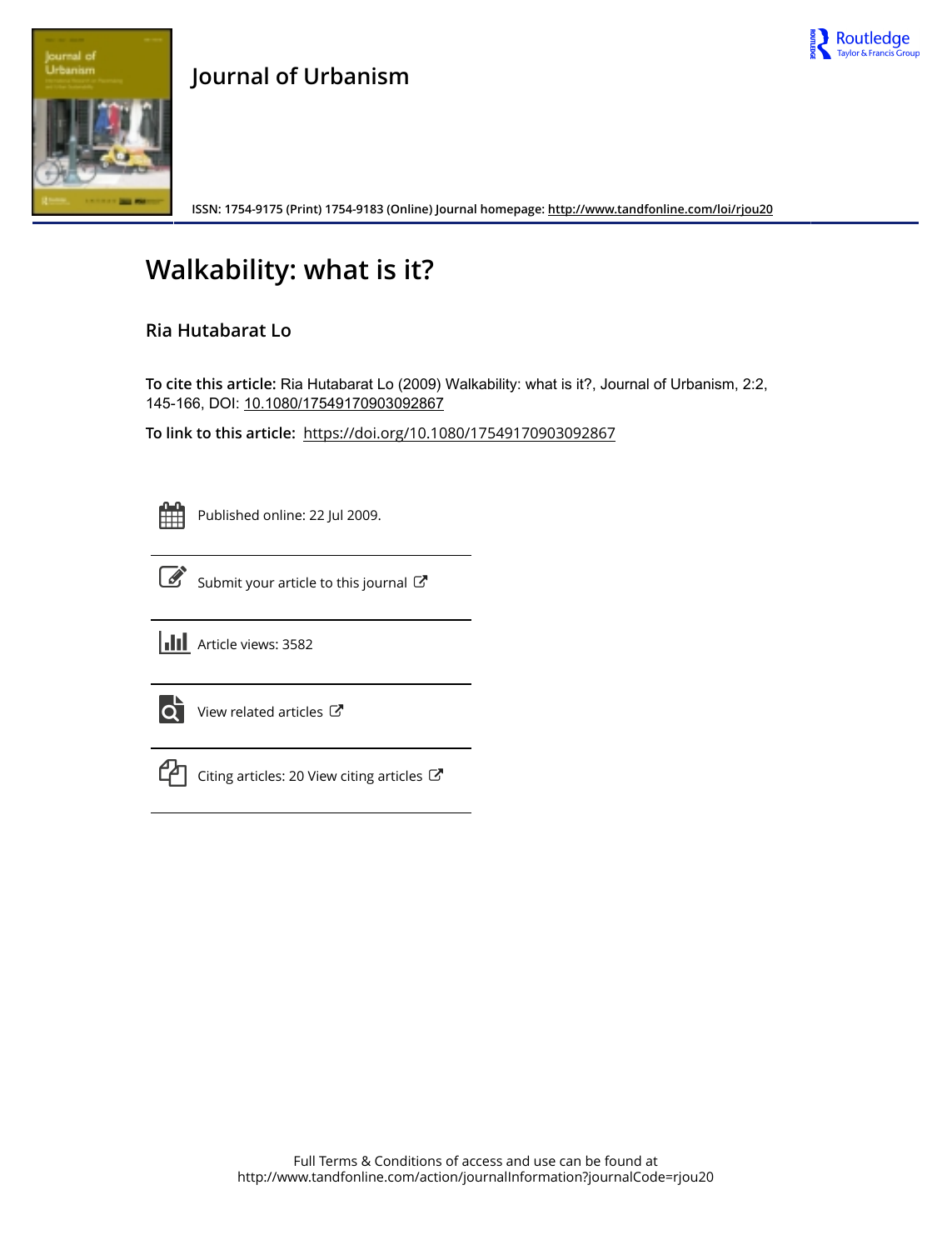## **RESEARCH PAPER**

### **Walkability: what is it?**

Ria Hutabarat Lo

*Department of City and Regional Planning, University of California, Berkeley, Berkeley CA, USA*

In order to understand walkability, it is important to consider how pedestrians are defined and the discourses that shape the development of pedestrian space. This paper examines both these issues and identifies points of agreement and disagreement between metrics for walkability. Convergence points include the notion of sidewalk access, street connectivity, and land-use density and diversity. On the other hand, contradictions are identified between prominent pedestrian level of service (LOS) measures which emphasize personal space and those which advocate safety – and comfort – in numbers. Recommendations are made to encourage more multidisciplinary and research-based development of metrics for walkability.

**Keywords:** walkability; pedestrian planning; transportation; metrics; level of service

#### **What is a pedestrian?**

pe·des·tri·an (pə-děs'trē-ən)

A person traveling on foot; a walker.

- adj. 1. Of, relating to, or made for pedestrians: *a pedestrian bridge.*
	- 2. Going or performed on foot: *a pedestrian journey.*
	- 3. Undistinguished; ordinary: *pedestrian prose.*

(*The American Heritage Dictionary* 2004)

It may seem excessive to define something as pedestrian as pedestrians, but in the field of urban planning the definition of what is a pedestrian strongly influences how they are accommodated in the design of infrastructure and the urban environment as a whole.

According to the *Compact Oxford English Dictionary* (2006), a pedestrian is "a person walking rather than traveling in a vehicle". Pedestrian activity is therefore defined as a mode of transport comparable to vehicular modes such as driving, cycling and catching the train. Pedestrians walk for different transportation-related reasons including getting from origins to destinations – like commuting from home to work; transferring from one mode to another – like at a transit interchange; and accessing destinations – like going between the garage and the house at the end of a trip.

*The American Heritage Dictionary* makes no reference to pedestrians as a mode of transport, but simply defines a pedestrian as "a person traveling on foot or a walker", thereby expanding the definition to those walking for non-transportation purposes such as exercise, recreation, leisure, shopping, social interaction, spiritual rejuvenation or even

Email: riahut@berkeley.edu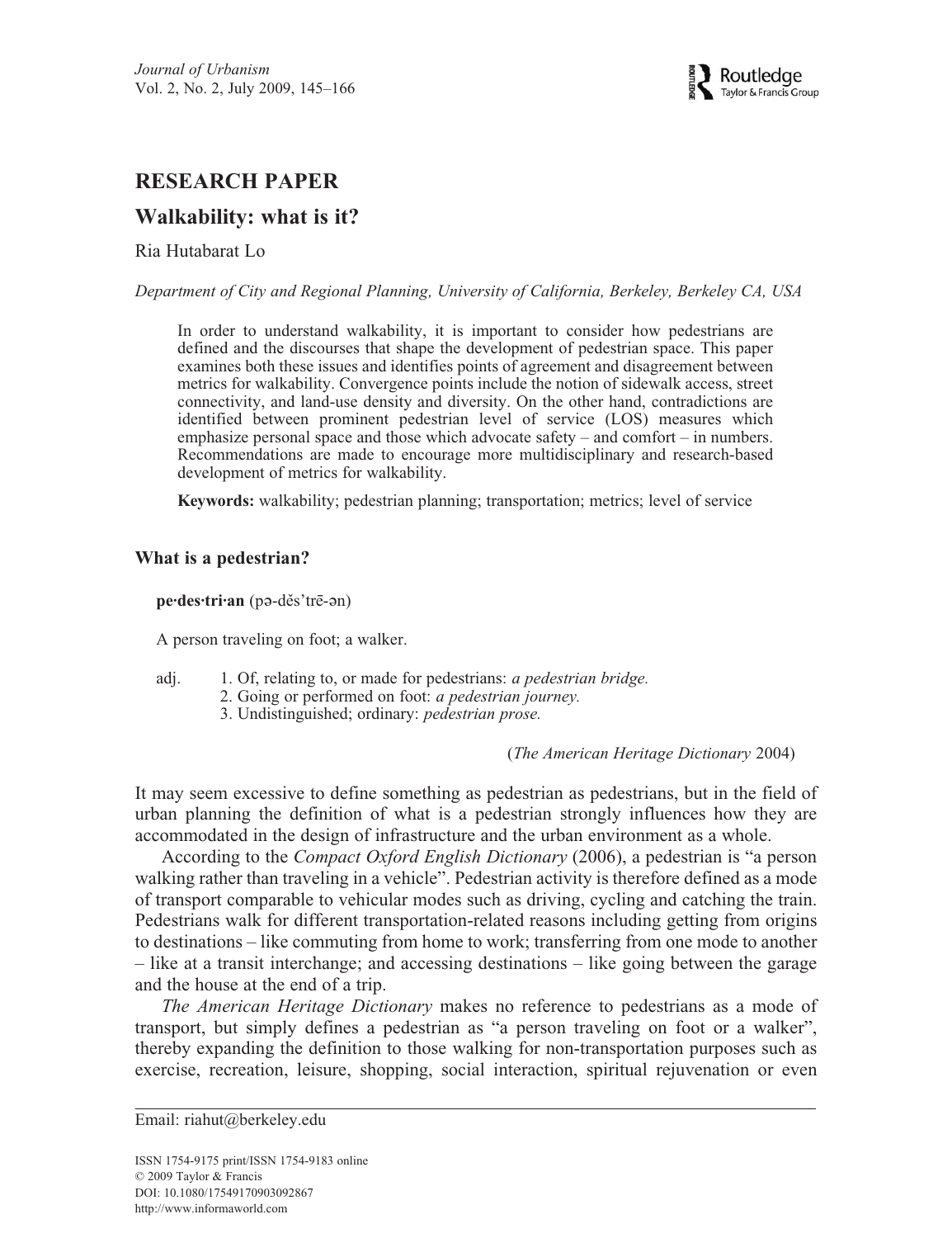fundraising for charity. This more multifaceted definition of pedestrians is supported by advocates and researchers in the area of healthy communities, active living and aging in place. According to these advocates and researchers, both cultural and built environmental factors are needed to promote regular exercise, active transportation and non-automobile access to opportunities for employment, civic engagement and social interaction, especially in minority, low-income and aging communities (Partners for Livable Communities 2007, Orleans *et al.* 2009).

On the basis of social equity, the definition of pedestrians could be further expanded to include those using wheelchairs or other aids, as supported by legislation such as the Americans with Disabilities Act (ADA) and the Australian Disability Discrimination Act (DDA). Policy documents reinforce and implement this inclusive definition of pedestrians, with Title 23 of the US Code (USC) defining a pedestrian as "any person traveling by foot and any mobility-impaired person using a wheelchair" (§217) and the Wisconsin Pedestrian Policy Plan defining a pedestrian as "any person walking, standing or in a wheelchair" (Wisconsin Department of Transportation 2002, p. 19).

While the inclusion of wheelchair users is widely supported by laws and policies (though sometimes lacking in practice), the status of stationary pedestrians is more ambiguous. Many urban designers and preventative health advocates praise places with large numbers of people walking, using wheelchairs and standing – as well as running, shopping, sitting, working and watching – because of their contribution to street life, active living and sense of place (Figure 1). In other locations, however, a person standing in a public area



Figure 1. Non-transportation-based pedestrian activity along Market Street, San Francisco, California. Photo: Hutabarat, 2006.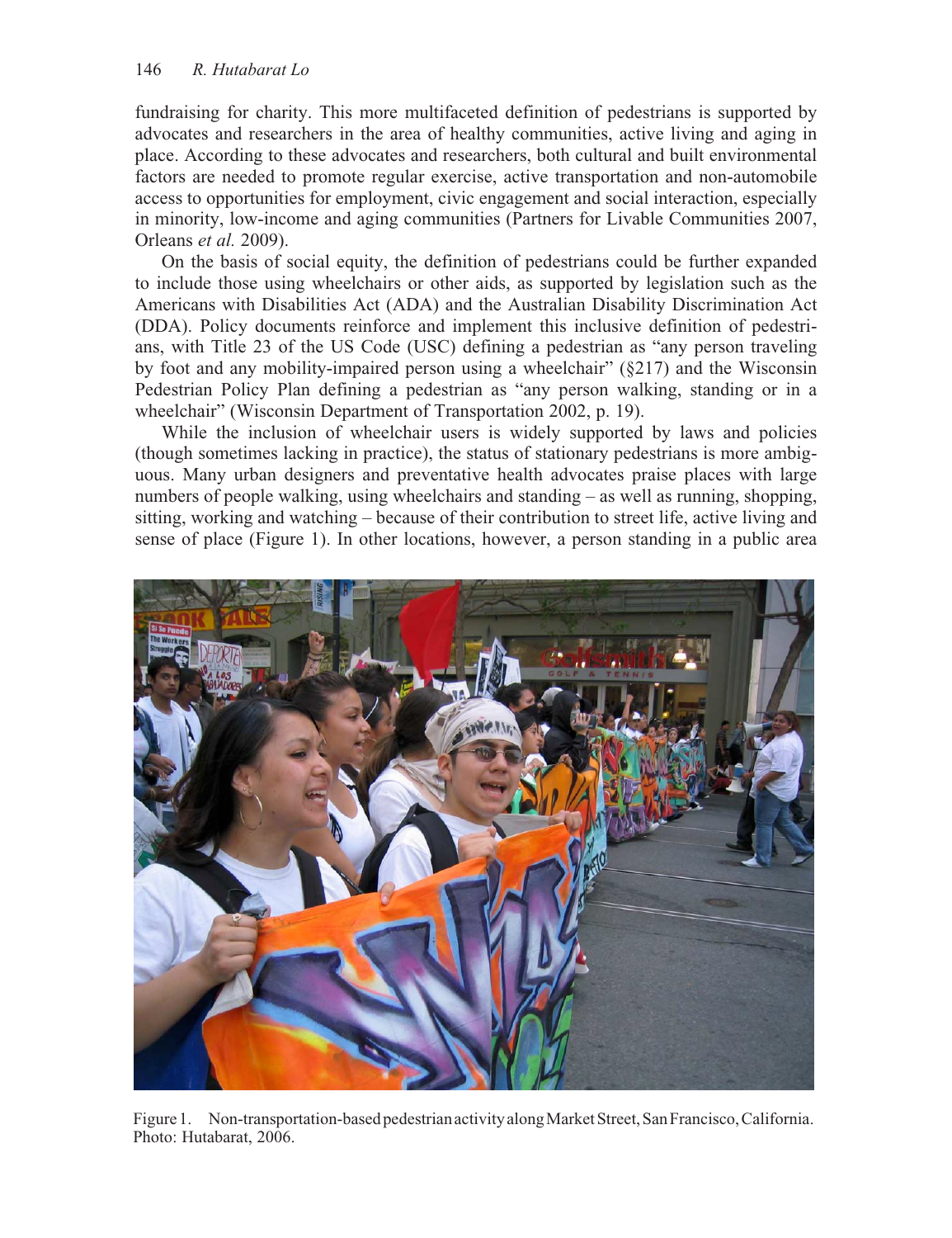with no apparent purpose is labeled a loiterer, and can be removed or fined for such an act. Historically, many cities have discouraged the act of standing in public areas in order to prevent unregulated commerce, vagrancy, civil disturbance, criminal activity or the image of the above.

If the definition of a pedestrian is somewhat ambiguous, the idea of walkability is much more so.

#### **Why is this important?**

Over the last 60 years, enormous amounts of work have been done to understand and institutionalize the design of transportation space for motorized vehicular modes. Pedestrian transportation, however, is a much more recent addition to planning processes and is still addressed with far less intensity, seriousness and funding. This relative inattention to pedestrian planning suggests that either it is not viewed as an important part of the transportation system, or that it is seen as too *pedestrian* to warrant serious investment in research, planning and design.

Only in the post-modernist planning era has walkability been identified as an important component of efficient, accessible, equitable, sustainable and livable communities. In the United States, the era of modern highway planning is generally seen as lasting from after World War II (though some would argue that it started during the railway era of the late 19th century) through to the enactment of the more multimodal ISTEA<sup>1</sup> legislation in 1991. Since ISTEA, greater emphasis has been placed on planning for smart growth, bicycles, pedestrians and transit, yet automobile-centric planning is still firmly embedded in local, state and federal transportation codes, regulations and standards. In Northern Europe, the decline of modernist planning and automobile-dependent transportation systems occurred somewhat earlier with the energy crisis of the 1970s. And in some countries, such as China and Thailand, it might be argued that the modernist planning era and automobile dependence continues to flourish and even grow.

Irrespective of these differences in timing, one of the apparent features of post-modernist planning is a relative increase in attention to non-motorized transportation, which in turn necessitates a more nuanced understanding of what constitutes walkability. For example, recent efforts to understand and institutionalize planning for pedestrians in the United States can be seen in its coverage within the ubiquitous American Association of State Highway and Transportation Officials (AASHTO) *Green Book*. According to the *Green Book*:

Pedestrians are a part of every roadway environment, and attention should be paid to their presence in rural as well as urban areas. The urban pedestrian, being far more prevalent, more often influences roadway design features than the rural pedestrian does. Because of the demands of vehicular traffic in congested areas, it is often very difficult to make adequate provisions for pedestrians. Yet provisions should be made, because pedestrians are the lifeblood of our urban areas, especially in the downtown and other retail areas. (AASHTO 2004, p. 96)

While the *Green Book*'s inclusion of pedestrian standards represents progress in the treatment of walking as a part of urban life and transportation, the rather lukewarm "should" language belies the immaturity of this part of the field, and contrasts sharply with the definite terms that characterize automobile-oriented standards.

In addition to these guidelines, pedestrian planning is also encompassed under recent versions of the Federal Aid Highways Act (Title 23 of the USC). This Act requires that all modes of transportation – including bicyclists and pedestrians – must be considered in the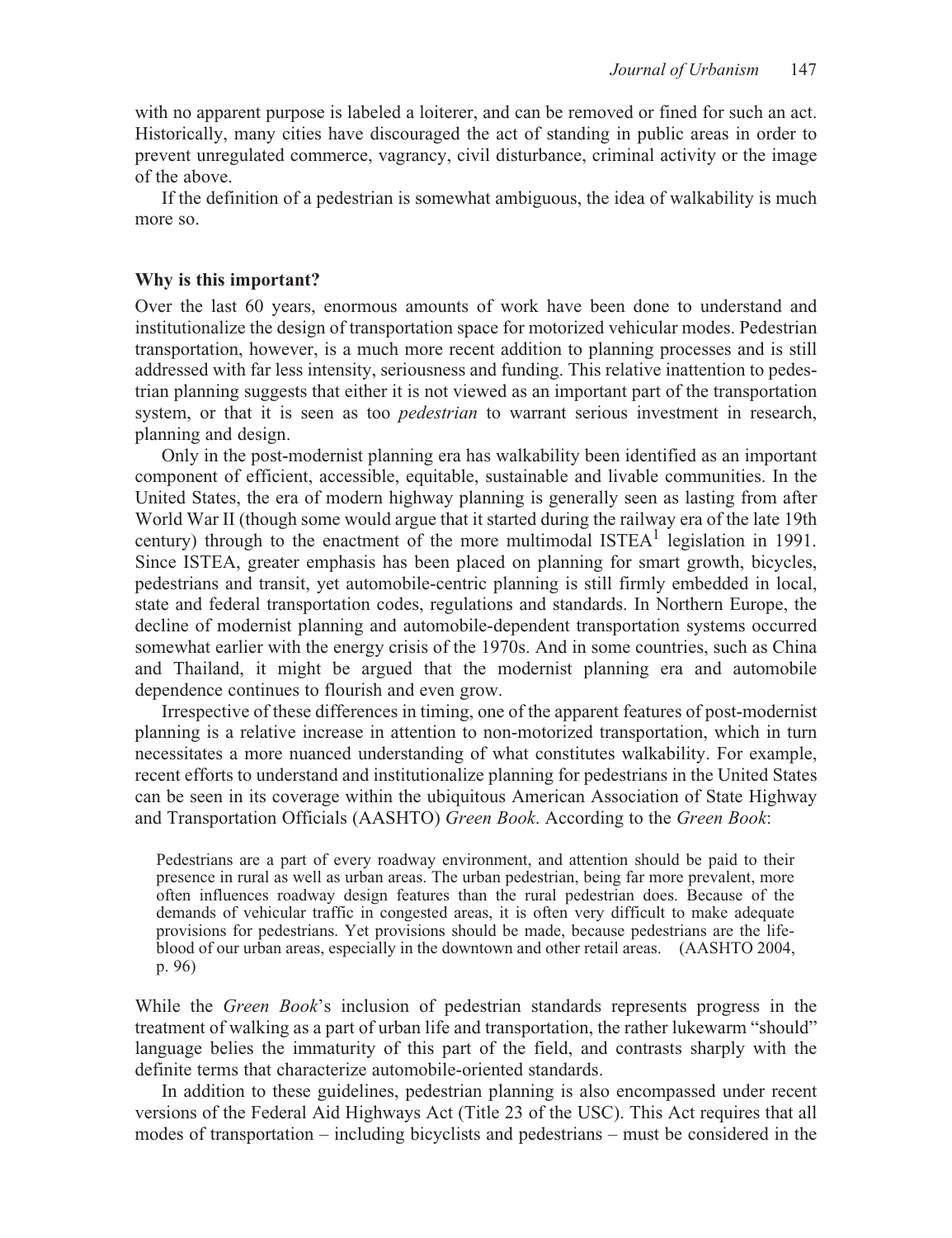development of comprehensive transportation plans by each metropolitan planning organization and State (23 USC  $\S 134(c)(3)$ ,  $\S 135(a)(3)$  and  $\S 217(g)(1)$ ). According to Federal Highway Administration officials, the Title 23 requirement means that  $-$  at minimum  $-$  the design of all federal aid projects for new and improved transportation facilities must be undertaken with the presumption that pedestrians and bicycles are to be accommodated, unless a justification is provided regarding "exceptional circumstances" (Umbs 2008).

Alongside these policy and legislation requirements, walkability has emerged as a popular topic in various forums related to transportation, planning and urban affairs. Yet, despite these requirements and writings, there is a lack of consensus on what walkability actually is and how it translates into specific metrics for evaluating or planning urban space.

To shed light on this issue, this paper therefore provides a review of academic and planning literature that explores the range of different metrics used to describe, measure and assess walkability. Based on these different metrics, points of convergence and divergence between metrics are considered as well as prospects and recommendations for furthering agreement and understanding of walkability.

#### **What is walkability?**

In considering the question of "what is walkability?", what is important seems to depend on who is asking. A wide range of different actors are involved in discourse that relates to pedestrians and all have a different definition of how to measure walkability.

#### *Gaps and disagreements in discourse*

In many cases, however, the question of what is walkability is not even asked and pedestrian space is implicitly planned through efforts to achieve more dominant goals of facilitating vehicle flow, accommodating fire trucks, regulating land uses, or making money. These implicit influences may not appear to conflict with pedestrian planning since they do not even address the topic, yet they regularly dominate outcomes for the production of pedestrian space.

For example, as mentioned previously, the 2004 AASHTO *Green Book* highlights the importance of paying attention to pedestrians as part of every roadway environment, and it allocates 16 pages to the geometric design of pedestrian facilities. In its remaining 851 pages, however, the *Green Book* recommends that the streets in which pedestrians operate should be designed according to their *vehicular* function (Figure 2) (AASHTO 2004, pp.  $7-12$ ). There is therefore an explicit compromise between providing traffic mobility and access, with no adjustments or explanations of how to reinterpret street performance on the basis of its *pedestrian* function – nor its function for transit and other modes. If an arterial or collector road also happens to be an important pedestrian route due, say, to its proximity to a school, retail district, transit stop or housing, the pedestrian function is inherently compromised in the process of designing the street for vehicles.

The conflicts currently embedded in design standards and guidelines become clearer when we consider a sample of recommended policies: For each element displayed in Table 1, vehicle function trumps the interests and safety of pedestrians for most street types when one considers implications on traffic speed, pedestrian crossing distance, and human scale. Lane widths, sight distances and landscaping specifications all facilitate travel speeds in excess of design or posted speed limits; and instead of providing design cues to encourage slower driving (Clarke and Dornfeld 1994, Engwicht 1999), the *Green Book* suggests that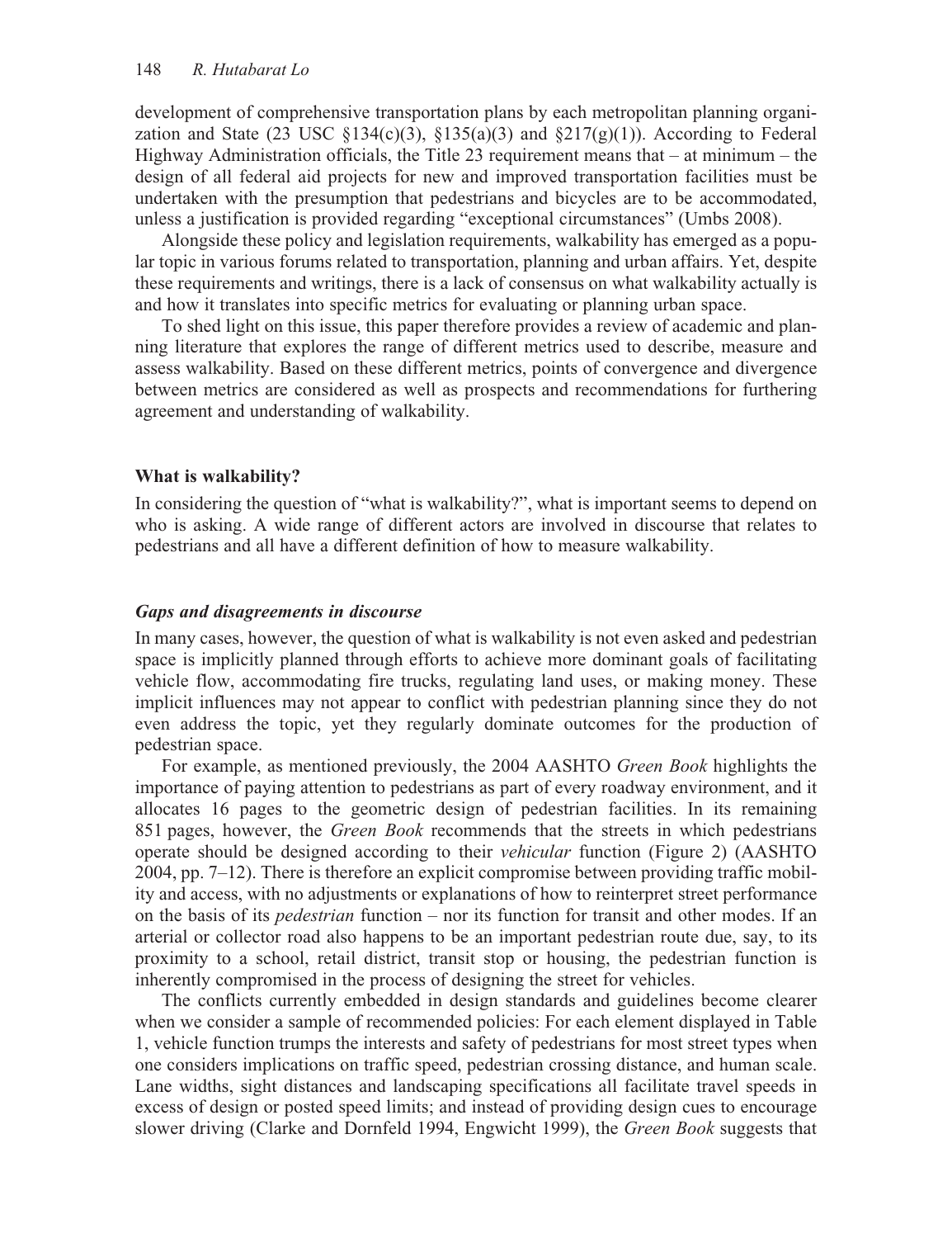

Figure 2. Relationship of functionally classified systems in serving traffic mobility and land access. Source: American Association of State Highway and Transportation Officials (AASHTO) (2004, p. 7).

pedestrian crashes in higher speed environments be prevented through median barriers that make the street impenetrable to pedestrians (AASHTO 2004, p. 475).

In addition to street design standards, land-use zoning and parking requirements also influence the design of spaces in which pedestrians operate. In the United States these municipal requirements have encouraged segregated land-use zones, low maximum densities, abundant free parking and cul-de-sac-style suburban development (Shoup 2005, p. 58, Levine 2006). The resulting environments tend to be car-oriented, out of human scale and characterized by prohibitively long walking distances between destinations.

The effect of these requirements is exacerbated when combined with the influence of the US Federal Uniform Fire Code which requires a 20 foot (6 m) clear travel way on all newly developed streets – meaning that a 35 foot pavement width would be required along a lane with parking on both sides. While this code facilitates access and maneuverability to new fire engines during times of emergency, it inadvertently reduces pedestrian safety day in day out by providing overly generous street widths that encourage speeding.

As seen above, walkability is often undermined by guidelines that address street design and shape pedestrian environments without acknowledging implicit conflicts for pedestrian function. Even when spaces are explicitly designed for pedestrians, there are conflicts between different performance measures used to evaluate these facilities.

Different pedestrian performance metrics have been put forth within the context of discourse on traffic engineering, transportation planning, urban design, public health and sociology. All these fields have some interest in the space or activity of walking, and different definitions of how to measure walkability. The rest of this paper will therefore focus on those who are engaged in the discussion of pedestrian metrics and how these ideas interact or translate to pedestrian space itself.

#### *Flow capacity*

The primary walkability metric in the United States is underpinned by the flow capacity discourse, which perceives that pedestrian space is best when pedestrians can move in an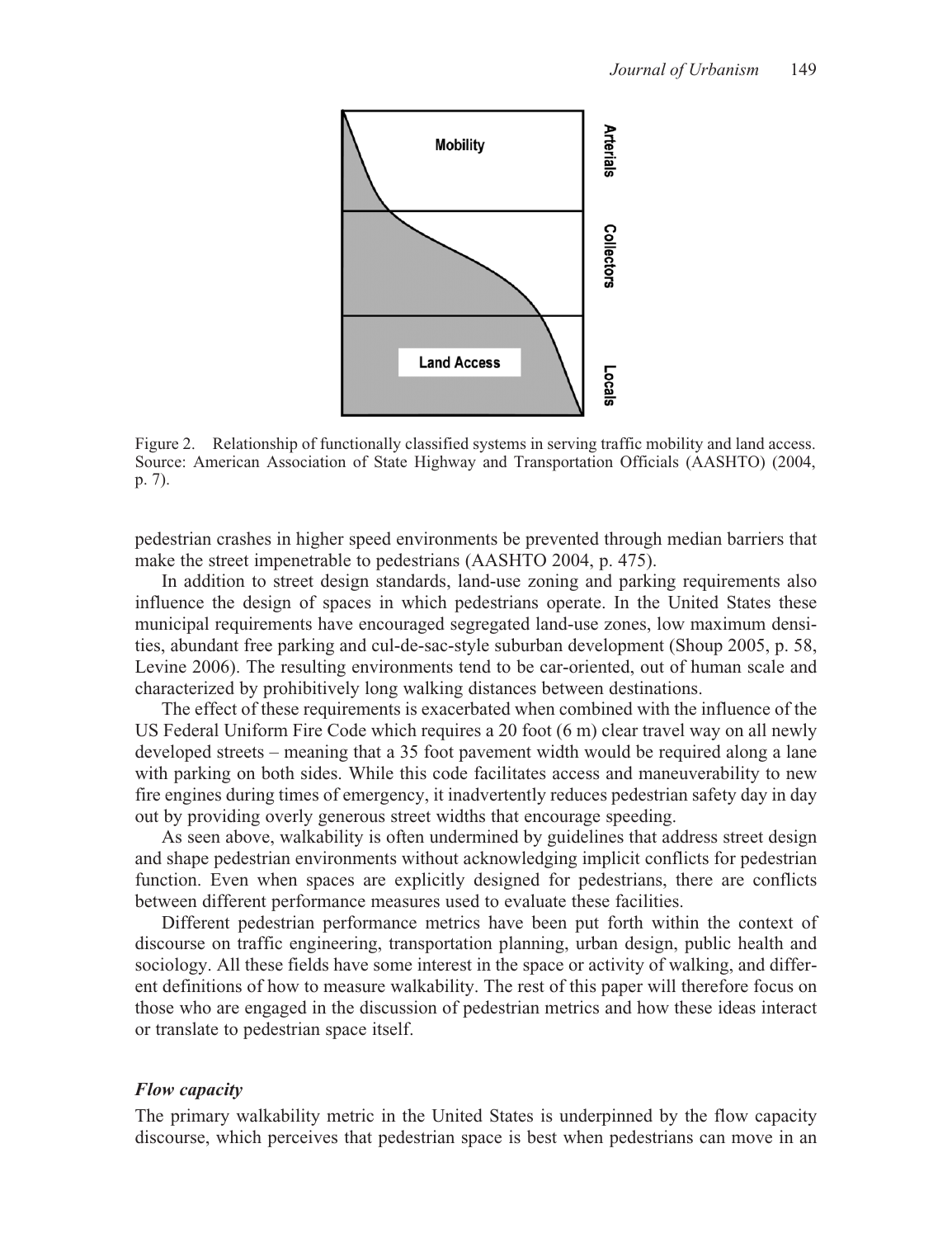| Street type<br>Parameter                | Local urban                                               | Urban collector                                                                                                                 | Urban arterial                                     | Freeway                                   |
|-----------------------------------------|-----------------------------------------------------------|---------------------------------------------------------------------------------------------------------------------------------|----------------------------------------------------|-------------------------------------------|
| Stopping sight distance<br>Design speed | $30 - 50$ kph $(20 - 30$ mph)<br>30-60 m ( $100-200$ ft)  | Varies with design speed<br>50 kph (30 mph)                                                                                     | 50-100 kph (30-60 mph)                             | $\geq 80$ kph $(50 \text{ mph})$          |
| Lane width                              | $3.3 m (11 \text{ ft})$                                   | $3.3 \text{ m} (11 \text{ ft})$                                                                                                 | $3.6 \text{ m} (12 \text{ ft})$                    | $3.6 \text{ m} (12 \text{ ft})$           |
| Number of lanes                         | I'wo plus parking                                         | plus parking, bikes, median<br>Greater than or equal to two                                                                     | Greater than two plus<br>shoulder, median          | Greater than two plus<br>shoulder, median |
| Parking                                 | $\overline{\mathbf{e}}$<br>Desirabl                       | Undesirable but acceptable                                                                                                      | Highly undesirable                                 | Prohibited                                |
| Sidewalk                                | Both sides $\geq 1.2$ m (4 ft)                            | Both sides 1.2-2.4 m (4-8 ft)                                                                                                   | Should be provided                                 | None                                      |
| Crossings                               | Curb ramps at crosswalks                                  | Intersection open to pedestrians<br>unless offset by traffic/safety<br>benefits                                                 | Pedestrian provision through<br>urban interchanges |                                           |
| Landscaping                             | (3 ft) in sight triangle                                  | In keeping with street character, pedestrian or bike needs, sight<br>distance and clearance guidelines, e.g. vegetation < 1.0 m | Not addressed                                      |                                           |
| Lighting                                | Luminaries mounted at a height of $10-15$ m $(35-50)$ ft) |                                                                                                                                 |                                                    |                                           |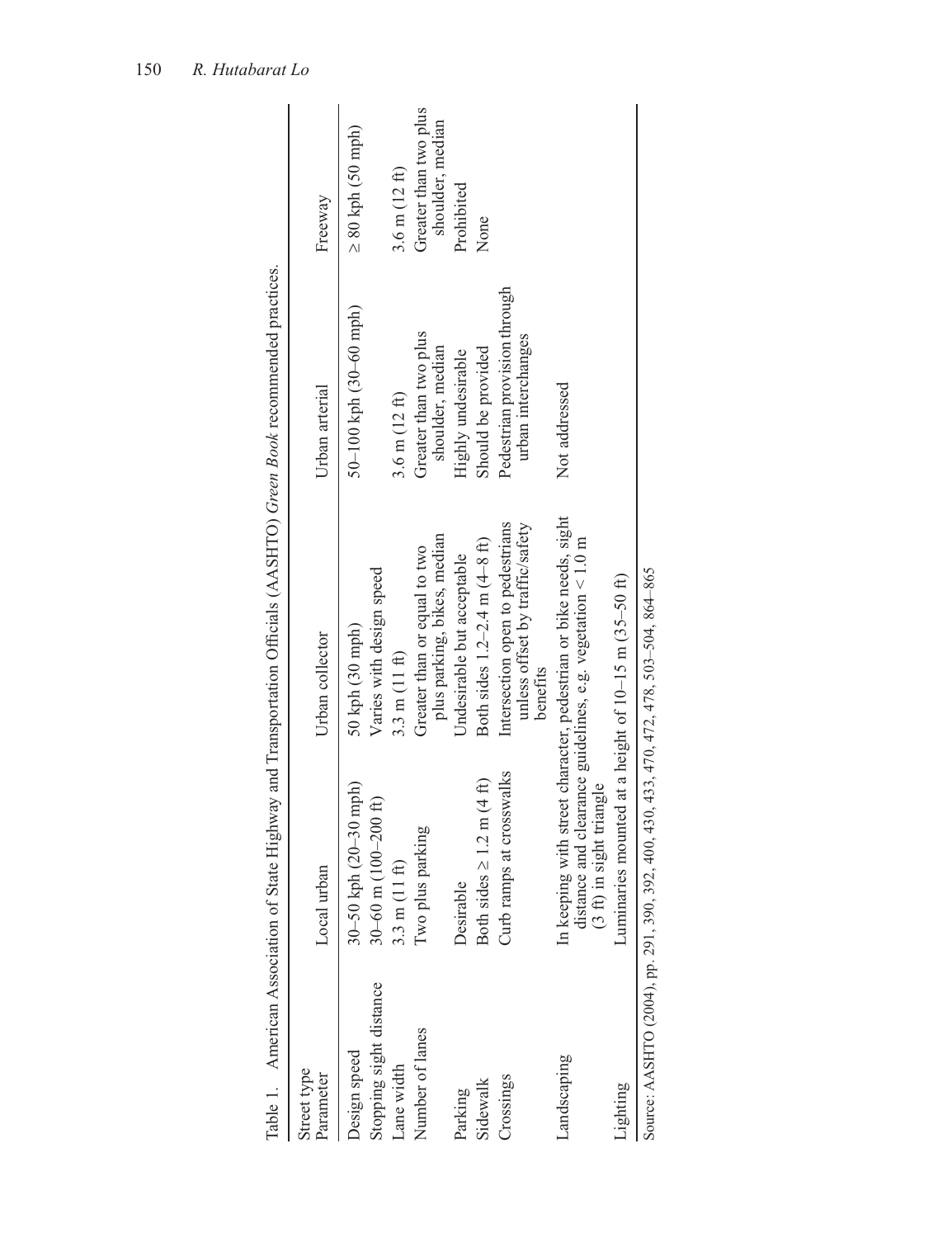unimpeded manner with as much space as possible. This metric is described in the Transportation Research Board's (TRB) *Highway Capacity Manual* (HCM), which was first published in 1950 in the context of new post-war spending on the Dwight D. Eisenhower National System of Interstate and Defense Highways. Originally, the manual focused on highway facilities by defining traffic flow, speed, density and delay in terms of level of service (LOS) grades A–F. It therefore provided intricate detail on how to assess vehicular and road conditions, with no equivalent thought or analysis to other modes such as public transit, bicycles and pedestrians.

In response to concerns about a bias toward motorized and road transportation modes, the 2000 edition of the HCM was expanded to encompass alternative modes such as pedestrians and bicycles. For pedestrians, a number of quantitative variables and associated descriptions were used to grade pedestrian LOS in an analogous manner to that of highways. Variables measured under this assessment include the amount of personal space that each pedestrian has within the sidewalk area (measured in square-feet per person); the flow rate of pedestrians (in people per minute per foot of sidewalk width); the speed of pedestrian flow (in feet per second); and the ratio of sidewalk volume to capacity. These parameters are displayed in Table 2.

The basis of these standards is a doctoral dissertation by John Fruin, which was published in 1971. According to Fruin, a mechanistic understanding of pedestrian comfort was developed based on personal space requirements for different pedestrian facilities by different types of people including men, women, prisoners, and "potentially violent, schizophrenic types of prisoners" (pp. 24, 71). The apparent thoroughness of this work suggests that results are universal and that sidewalk capacity is the only factor affecting pedestrian comfort. On the contrary, the limited range of parameters fails to acknowledge a wide range of other factors that may be important to pedestrians.

While the HCM pedestrian LOS allows comparison between the performance of pedestrian and other transportation facilities (and is therefore a step up from no standard at all), it reflects a gross lack of understanding about the difference between vehicles and people. The standard treats pedestrians as atomistic and antisocial entities. It requires a space to be maintained at all times between pedestrians and shop frontages or other pedestrians in order to prevent them from bumping into walls or other people. It also rates busy pedestrian sidewalks in urban settings as lower value than empty sidewalks in industrial superblocks, monotonous suburban locations or dark city alleys. And it makes no consideration for contextual factors such as the building form, land-use context, street connectivity, amenities or vitality. In fact, the very notion of vitality is reversed in the HCM since chance meetings and the presence of other people are measured as inherently undesirable sources of potential "conflict". In cultural contexts where privacy and individualism are less valued than in the United States, the metric is even more inappropriate.

The pedestrian LOS standards may be helpful in defining failing grades for high-pedestrian volume locations such as in and around transit interchanges, airports, sporting venues or built-up business districts during the peak. However, these applications are more akin to adaptations than the general applicability of the HCM standards.

The distinction between adaptation and general applicability of the standards can be understood by considering the implicit trade-off implied within the HCM. For vehicular LOS, grades A–F represent sequential levels of *service* at which motorists can undertake more comfortably maneuvers at higher speed. The benefits of higher service levels are balanced against costs for providing increased (potentially redundant) capacity and compromises to other objectives associated with slower traffic speeds. By contrast, pedestrian LOS grades A–F represent little that is meaningful to pedestrians since they suggest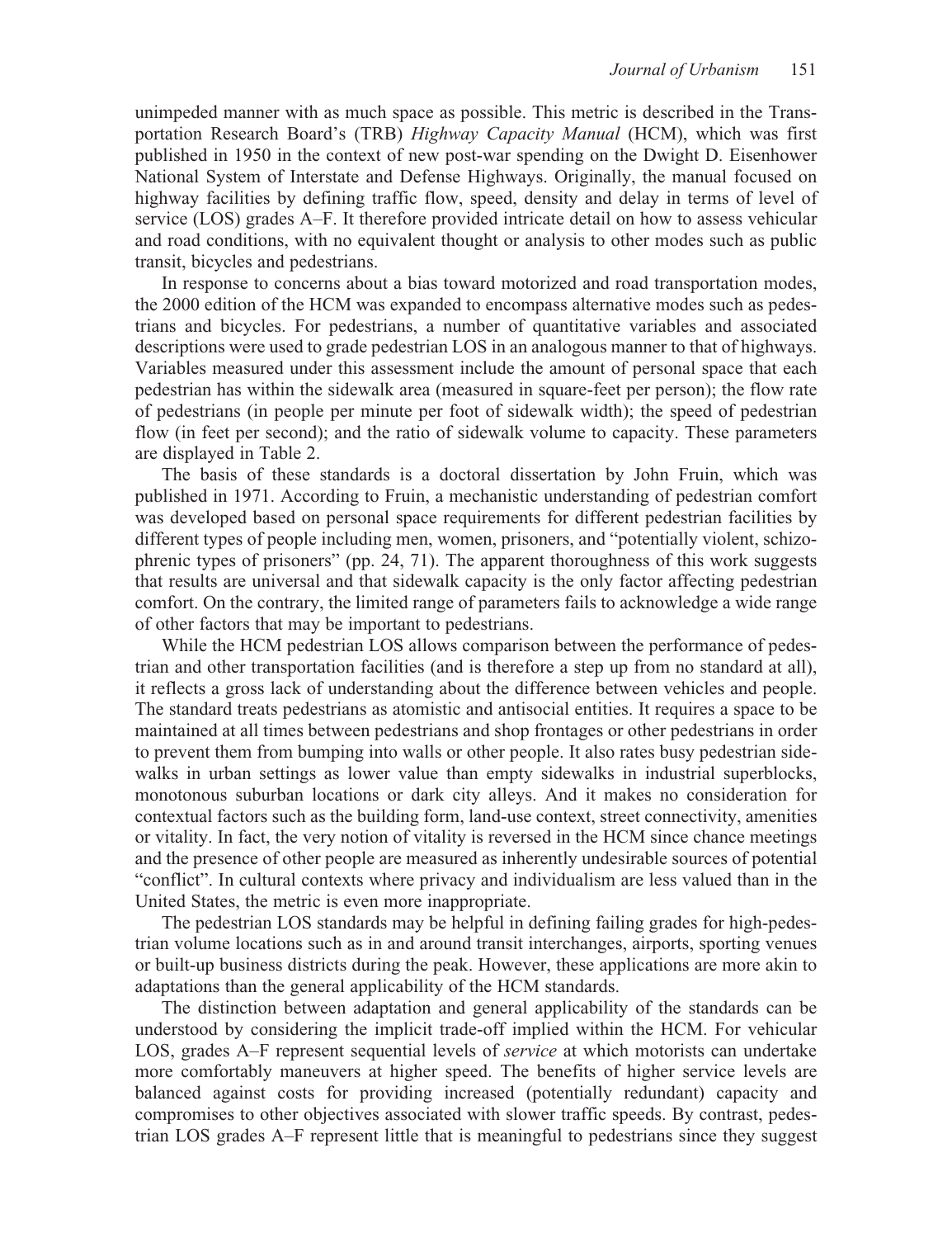| Table 2: Highway Capacity Manual (HCM) pedestrian level of service. |                                                 |                                         |                                |                                           |                                                                                                                                                                                                                                                                                                                                                                                                                            |              |
|---------------------------------------------------------------------|-------------------------------------------------|-----------------------------------------|--------------------------------|-------------------------------------------|----------------------------------------------------------------------------------------------------------------------------------------------------------------------------------------------------------------------------------------------------------------------------------------------------------------------------------------------------------------------------------------------------------------------------|--------------|
|                                                                     | Parameter   Ped space                           | Flow rate                               | Speed<br>$(\hat{\text{ft/s}})$ | Capacity<br>Volume                        |                                                                                                                                                                                                                                                                                                                                                                                                                            |              |
| LOS                                                                 | $\frac{(\text{ft}^2/\text{p})}{(m^2/\text{p})}$ | $\frac{p(\min/\texttt{ft})}{p(\min/m)}$ | (m/s)                          | Ratio                                     | Description                                                                                                                                                                                                                                                                                                                                                                                                                | Illustration |
| ⋖                                                                   | $>60$<br>$>5.6$                                 | $\frac{9}{55}$                          | 7.30                           | $\leq 0.21$                               | speeds freely selected, & conflicts between pedestrians are<br>movements in response to other pedestrians. Walking<br>Pedestrians move in desired paths without altering<br>unlikely.                                                                                                                                                                                                                                      |              |
| $\mathbf{r}$                                                        | $>40-60$<br>3.7-5.6                             | $>5-7$<br>16-23                         | $1.27 - 1.30$                  |                                           | pedestrians & to respond to their presence when selecting<br>$>4.17-4.25$ $>0.21-0.31$ Sufficient area for pedestrians to select walking speeds<br>freely, bypass other pedestrians, & avoid crossing<br>conflicts. Pedestrians begin to be aware of other<br>a walking path.                                                                                                                                              |              |
| $\cup$                                                              | $>24-40$<br>$2.2-3.7$                           | $>7-10$<br>23-33                        |                                | $>4.00 - 4.17 > 0.31 - 0.44$<br>1.22-1.27 | Reverse-direction or crossing movements can cause minor<br>Space sufficient for normal walking speeds, & for bypassing<br>other pedestrians in primarily unidirectional streams.<br>conflicts, & speeds & flow rate are somewhat lower.                                                                                                                                                                                    |              |
| ≏                                                                   | $>15-24$<br>1.4-2.2                             | $>10-15$<br>33-49                       | $1.14 - 1.22$                  | $>3.75-4.00$ $>0.44-0.65$                 | movements face high probability of conflict, with frequent<br>Freedom to select individual walking speed & bypass other<br>changes in speed & position. Reasonably fluid flow, but<br>pedestrians is restricted. Crossing or reverse-flow<br>friction & interaction between pedestrians likely.                                                                                                                            |              |
| 딜                                                                   | $0.7 - 1.4$                                     | $>15-23$<br>49-75                       |                                |                                           | movement only possible by shuffling. Space is insufficient<br>movements possible only with extreme difficulty. Design<br>frequently adjusting their gait. At the lower end, forward<br>volumes approach walkway capacity, with stoppages &<br>for passing slower pedestrians. Cross- or reverse-flow<br>>2.50-3.75 >0.65-1.00 Virtually all pedestrians restrict normal walking speed, 0.76-1.14<br>interruptions to flow. |              |
| 匞                                                                   | $0.7\,$<br>$\infty$                             | Varies                                  | $\frac{63.50}{0.76}$           | Variable                                  | with other pedestrians. Cross- & reverse-flow movements<br>virtually impossible. Flow is sporadic & unstable. Space<br>All walking speeds severely restricted & forward progress<br>made only by shuffling. Frequent unavoidable contact<br>more like queued than moving pedestrian streams.                                                                                                                               |              |

Table 2: Highway Capacity Manual (HCM) pedestrian level of service.

Source: Transportation Research Board (TRB) (2000). Source: Transportation Research Board (TRB) (2000).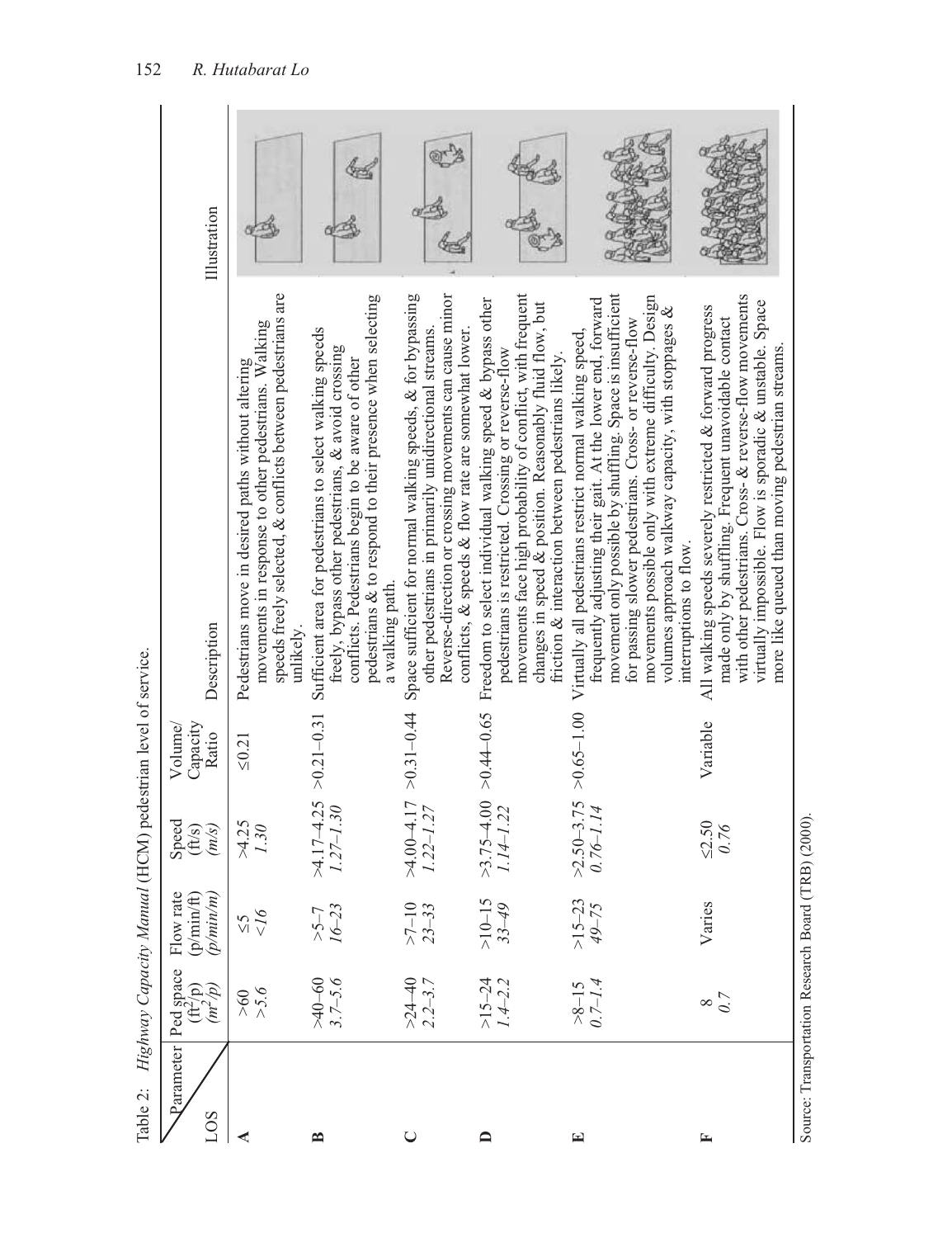that sidewalk capacity and unimpeded movement are *the* key concerns, and that the most comfortable or attractive pedestrian environments are those with the fewest pedestrians using them.

Given this limited applicability, New York City may be one of the few places where the HCM standards could aid planning for high volumes of commuting pedestrians. Even in this location, however, pedestrian density is apparently affected by more than just sidewalk capacity and there is therefore a need for more understanding of what affects pedestrian attractiveness in this context. In an early study, Pushkarev and Zupan (1971) suggested that street and land-use context were important factors affecting pedestrian tolerance or appreciation for crowding in New York. They therefore recommended that walkability factors be broadened from sidewalk capacity to encompass land-use intensity, retail activity, distance to transit, street type and time of day.

More recent work by the New York City Department of City Planning (2006) further adjusted the HCM pedestrian LOS standards to incorporate personal characteristics such as gender, age, person size, distraction (like talking on a cell phone), group size, and trip purpose. By making context-specific adjustments, the study advocated adjusting the LOS standards while still operating within the paradigm of flow capacity. For most other US cities this kind of translation of HCM procedures is probably a less than effective means of capturing and evaluating variables of interest to pedestrians due to the fact that sidewalk capacity is not usually the main constraint. Even in New York, some authors argue that the performance of pedestrian spaces is actually influenced by many factors unrelated to capacity, such as the presence of seating, shade, water and junction points (Whyte 1980).

#### *Multimodal connections*

After 40 years of focusing on highways, automobility and modernist planning, the 1990s represented a time of transition in US planning, with the introduction of ISTEA and subsequent federal transportation legislation<sup>2</sup> emphasizing more multimodal approaches to transportation. Under this legislation, funds that had previously been reserved for interstate highways and bridges were able to be used for transit, non-motorized transportation and integrated transportation and land-use planning. While this shift represented a considerable breakthrough within the transportation field, a Congressional Research Service report indicates that highway and automobile-oriented programs continue to represent between 68 percent and 80 percent of federal transportation funding (Fischer 2005, pp. 33–36). Qualifications aside, the shift toward more multimodal transportation approaches was echoed in many countries such as Australia and the UK, and was foreshadowed by European cities where energy concerns and the environmental movement had gained traction in the planning field since the 1970s.

Under more multimodal programs for transportation planning, greater acknowledgement, emphasis, and requirements were given to multimodal approach encompassing pedestrians, bicycles, public transit and integrated transportation and land-use planning (Kittelson & Associates, Inc. 2003). The ISTEA legislation specifically recognized walking as a key component of multimodal transportation systems and required agencies to consider pedestrians in regional planning processes. It also made pedestrian planning projects eligible for federal highway funding.

In conjunction with this shift, a number of regional agencies developed criteria for evaluating walkability within the context of wider multimodal transportation planning. By comparing different cities, a number of commonalities can be seen in these criteria, including the following: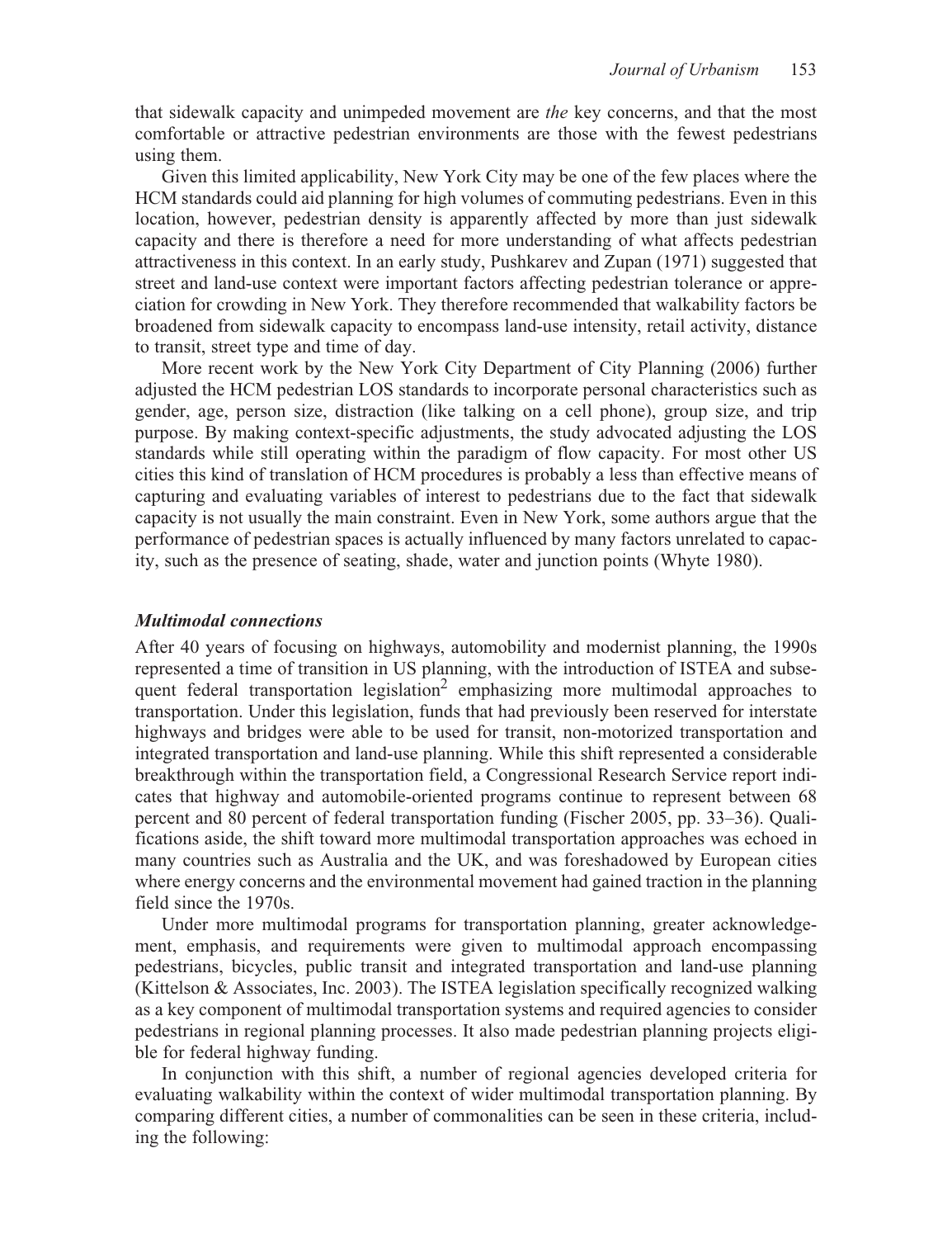- Presence and continuity of sidewalks and pedestrian routes.
- Accessibility of facilities to people with different abilities.
- Directness of pedestrian paths and connectivity of the street network.
- Connections to frequent transit services.
- Ease and safety of crossings.
- Visual interest.
- Perceived or actual security.

In Portland, Oregon, these factors were outlined in two indicators: the Pedestrian Potential Index (PPI) and the Pedestrian Deficiency Index (PDI). These indices built upon Pedestrian Environmental Factors (PEFs), which were developed by the 1000 Friends of Oregon (Parsons Brinckerhoff Quade and Douglas *et al.* 1993) as part of their research on land use, transportation and air quality (City of Portland 1998, p. 2). A comparison of Portland pedestrian performance criteria is provided in Table 3.

In 2003, the City of Kansas City furthered the work of Portland in their efforts to develop the Kansas City Walkability Plan. In conjunction with this plan, the city rejected the HCM classifications to develop their own pedestrian LOS metrics for five parameters considered relevant to pedestrians, which included: directness, sidewalk continuity, street crossings, visual interest and amenity, and security (City of Kansas City 2003, p. 15). Two of these metrics are illustrated in Figure 3. For each parameter, specific variables were outlined at various scales from project to citywide assessments, with explanations on data collection and threshold values for levels of service  $A-F$  (pp. 17–34). Finally, in order to evaluate the significance of this grade and priority of projects, LOS requirements were defined on the basis of the context including the following (p. 16):

- Pedestrian zones and great pedestrian streets.
- Mixed use and transportation centers or transit zones.
- Neighborhood activity centers and corridors.
- Schools and parks.
- Routes to/from transit.
- All other areas within the city.

This categorization allows planners to introduce an understanding of the relationship between pedestrian behavior and land-use context – as examined by various researchers including Huang and Cynecki (2001) and Huang *et al.* (2000).

In another multimodal approach developed by World Bank interns, area categorizations assume a more national nature with walkability indices used as a basis for comparing different cities around the world (see Table 4). The resulting *Global Walkability Index* (GWI) includes "universally applicable" variables such as crossing safety, perceived security and accessibility which also correspond to the Portland and Kansas indices (Krambeck and Shah 2006, p. 6). What the GWI omits, however, is land-use variables and their effects on the convenience, directness, and connectivity of the pedestrian network. These variables were ignored because the index:

only targets those aspects of walkability that can be improved upon in the short and medium terms (e.g. availability of infrastructure and relevant policies), as opposed to those that may only be affected in the long term (e.g. prevailing land uses). (Krambeck and Shah 2006, p. 5)

The GWI therefore prejudges which aspects of walkability can be addressed by local, national or international policies, while filtering out elements identified by authors such as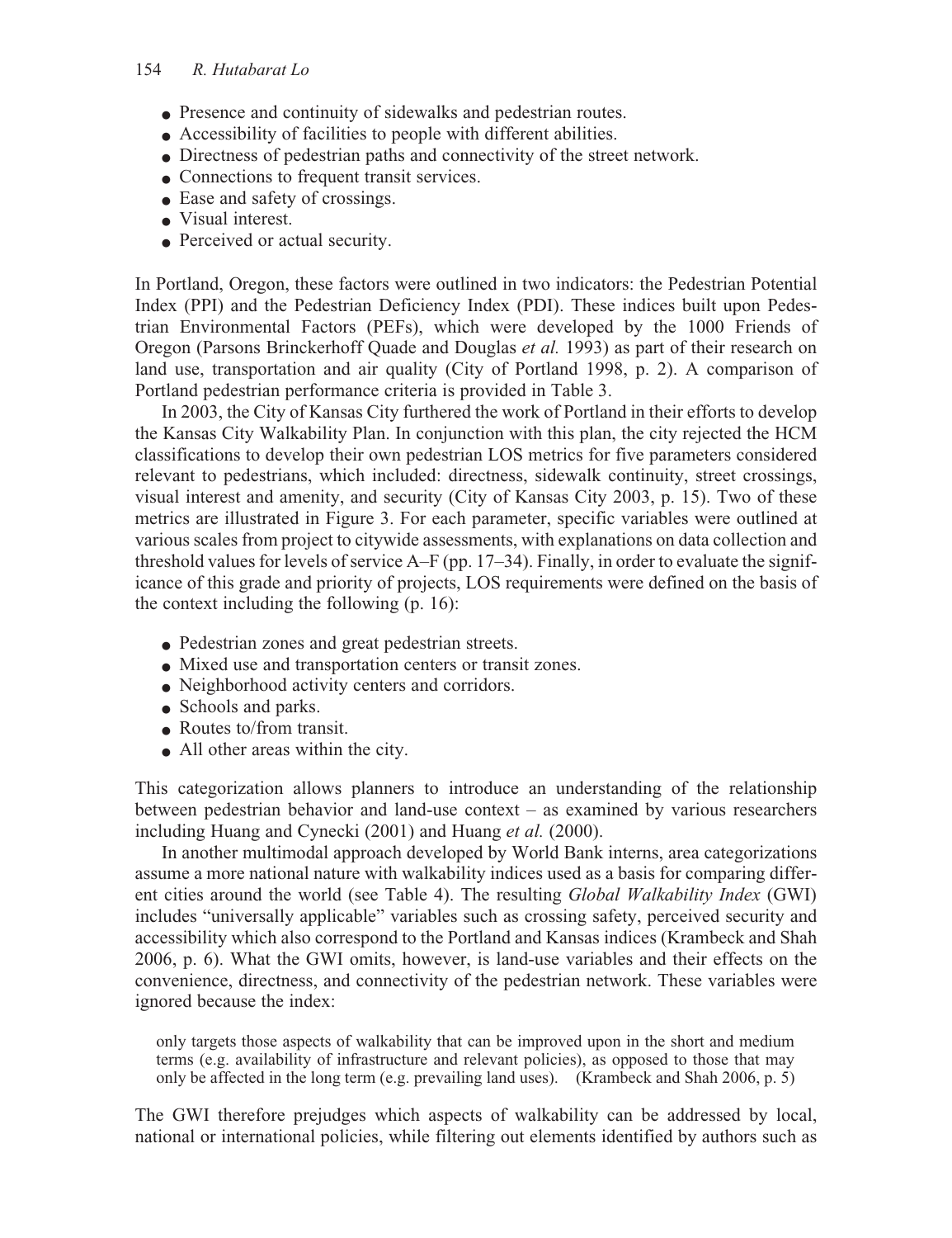| Table 3. Portland pedestrian planning parameters. |                                 |                                                                                                                             |                                                       |
|---------------------------------------------------|---------------------------------|-----------------------------------------------------------------------------------------------------------------------------|-------------------------------------------------------|
| Parameter<br>Source                               | Pedestrian design<br>principles | Pedestrian potential or deficiency indices (PPI/PDI)                                                                        | Pedestrian environmental<br>factors (PEFs)            |
| Presence of sidewalk network                      | Ease of use                     | Not missing sidewalks                                                                                                       | Infrastructure in place,<br>interconnected<br>network |
| Accessibility                                     | Accessible                      |                                                                                                                             |                                                       |
| Safety                                            | Safety                          | Absence of difficult and dangerous crossings based on traffic<br>speed, volume, road width, and pedestrian crashes          | Ease of crossings                                     |
| Connectivity                                      | Directness                      | Not lacking a connected street network based on block length                                                                | Street connectivity (grid)                            |
| Destinations                                      | Versatility                     | Proximity to schools, parks, transit, neighborhood shopping<br>Land-use mix, destinations, density and average parcel size. | walking distance<br>Destinations within               |
| Sense of place                                    | Sense of place                  | Scale                                                                                                                       |                                                       |
| Topography                                        |                                 | Topography or slope                                                                                                         | Topography                                            |
| Policy factors                                    | Economy                         | Pedestrian-related street classification under transportation<br>element. Regional land-use area                            |                                                       |
| Source: City of Portland (1998)                   |                                 |                                                                                                                             |                                                       |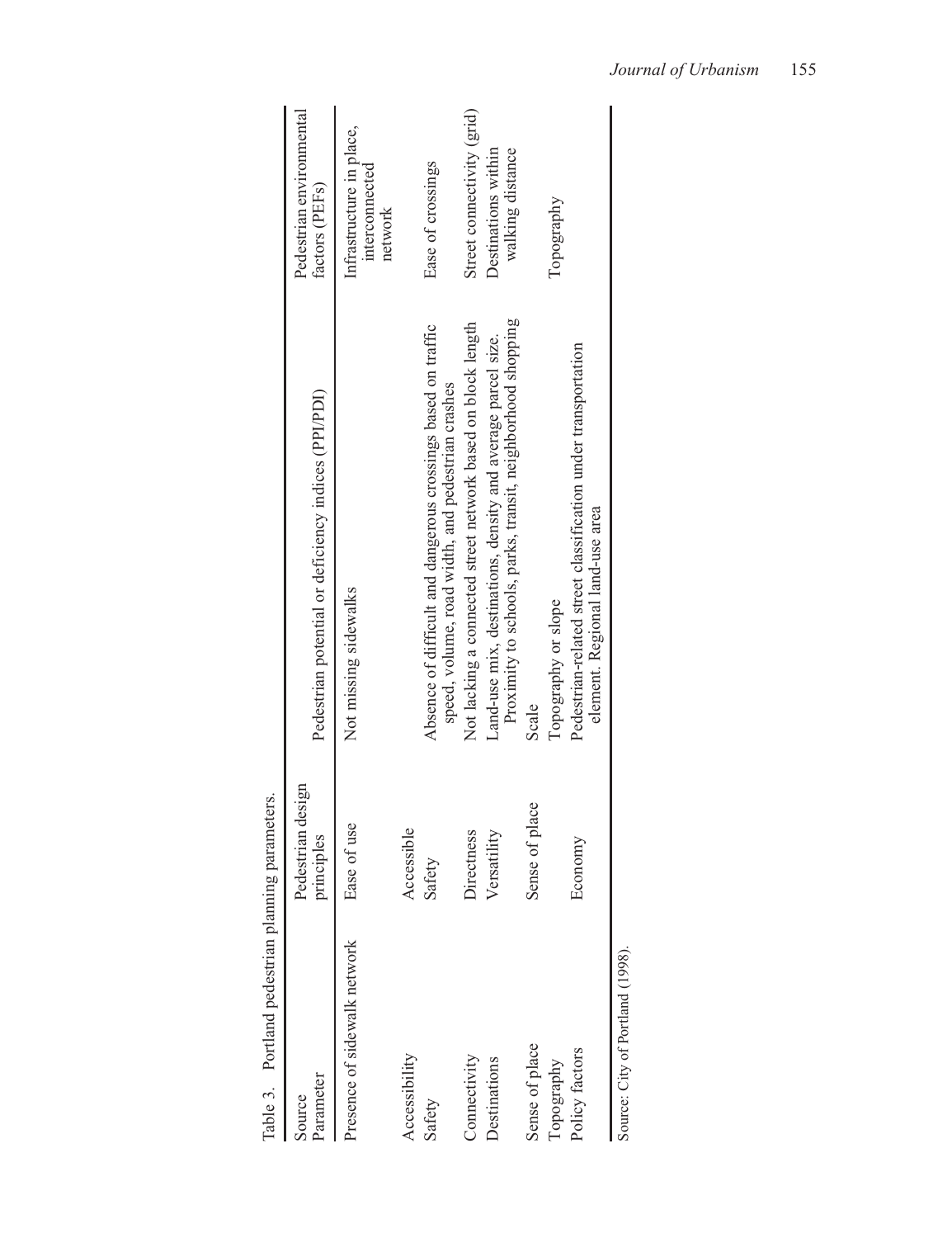

Figure 3. Kansas City pedestrian level of service (LOS) for directness and continuity. Source: City of Kansas City (2003).

Pushkarev, Jacobs, and the City of Portland as having a powerful influence on pedestrian behavior and satisfaction.

Compared with flow capacity metrics, multimodal measures of walkability seem to provide a more nuanced understanding of pedestrian activity and its relationship to land uses and the physical environment. By focusing on the physical environment, however, the multimodal approaches may downplay operational factors such as pedestrian volume and

| Component                         | Variable                                                                                                                                                                                                                                                                     |
|-----------------------------------|------------------------------------------------------------------------------------------------------------------------------------------------------------------------------------------------------------------------------------------------------------------------------|
| Safety and security               | Proportion of road accidents that resulted in pedestrian fatalities<br>Walking path modal conflict<br>Crossing safety<br>Perception of security from crime<br>Quality of motorist behavior                                                                                   |
| Convenience and<br>attractiveness | Maintenance and cleanliness of walking paths<br>Existence and quality of facilities for blind and disabled persons<br>Amenities, e.g. coverage, benches, public toilets<br>Permanent and temporary obstacles on walking paths<br>Availability of crossings along major roads |
| Policy support                    | Funding and resources devoted to pedestrian planning<br>Presence of relevant urban design guidelines<br>Existence and enforcement of relevant pedestrian safety laws and regulations<br>Degree of public outreach for pedestrian and driving safety and etiquette            |

Table 4. Components of the Global Walkability Index (GWI).

Source: Krambeck and Shah (2006), p. 10.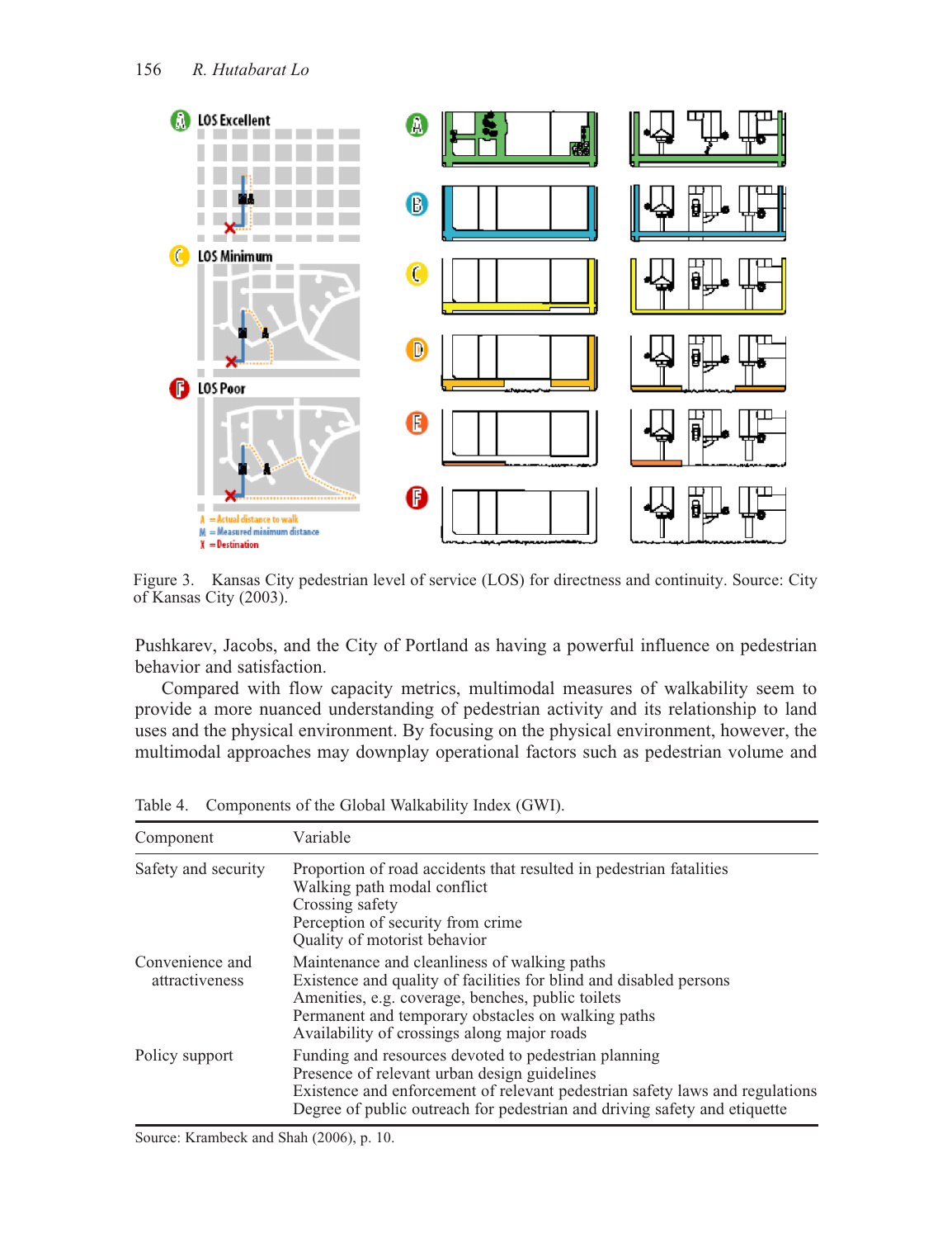traffic volume (City of Kansas City 2003, pp. 32–33). The scale of analysis also seems to be important, with the GWI probably focusing on too coarse a scale to provide a meaningful metric of local walkability.

#### *Sense of place and aesthetics*

Urban design discourse provides examples of walkability metrics that consider the physical environment at a more fine-grained level. In this field, theorists have analyzed pedestrian quality of service from the perspective of user satisfaction with places, rather than the transportation efficiency or connectivity of pedestrian facilities.

One of the preeminent authors in this field is Kevin Lynch who described performance dimensions of cities in general – and pedestrian spaces by extension (Lynch 1984). These dimensions encompass vitality, sense, fit, access and control, with efficiency and justice as meta-criteria for good urban spaces (Table 5). Lynch's notion of *sense* is especially relevant to what multimodal theorists label vaguely as *sense of place* and he provides much greater depth on what this dimension encompasses as well as identifying landmarks, paths, centers, districts and edges as sites of analysis. Lynch's descriptions are strongly qualitative and he does not attempt to translate his ideas into metrics that may be grasped by more quantitative audiences such as those participating in the flow-capacity discourse. As a result, his work is all but unknown to many influential actors involved in policy and development for streets and traffic control devices.

| Component  | Subcomponents and explanations                                                                                                                                                                                                                                                       | Analysis                                                                                                                    |
|------------|--------------------------------------------------------------------------------------------------------------------------------------------------------------------------------------------------------------------------------------------------------------------------------------|-----------------------------------------------------------------------------------------------------------------------------|
| Sense      | Identity: Distinctness of place due to character,<br>engagement of senses, familiarity<br>Structure: How different parts fit together<br>Congruence: Match of spatial and non-spatial<br>structure                                                                                   | Landmarks, paths, centers,<br>districts, edges<br>Image maps, orientation tests<br>Match of expected and actual<br>function |
|            | Transparency: degree to which one can directly<br>perceive the operation of processes<br>Legibility: communication via symbolic features<br>Significance: Places as symbols of values,<br>processes, history and nature                                                              | Survey of symbolic messages<br>Content analysis                                                                             |
| Vitality   | Sustenance: Adequate supply of food, energy,<br>water and air, and proper disposal of wastes<br>Safety: hazards are absent or controlled, and fear of<br>encountering them is low<br>Consonance: Spatial environment is consonant<br>with basic biological structure of human beings | Resource analysis<br>Hazards analysis<br>Identifying extremes of<br>temperature, noise, pollution                           |
| Fit        | Adequacy: Supply of housing, open space, etc.<br>Adaptability: Ability to use spaces in ways for<br>which they were not originally designed                                                                                                                                          | Quantity of land uses<br>Costs of modifying or reversing<br>changes                                                         |
| Access     | Relative cost of reaching people, jobs, housing,<br>material resources, places and information                                                                                                                                                                                       | Flow capacity, patterns, barriers,<br>time costs and potential                                                              |
| Control    | Rights to ownership, presence or exclusion, use or<br>action, appropriation, modification and sale of<br>places                                                                                                                                                                      | Power and control of space and<br>its communication                                                                         |
| Efficiency | Cost of achieving environmental quality level                                                                                                                                                                                                                                        | Relative costs and benefits                                                                                                 |
| Justice    | Distribution of dimensions among groups                                                                                                                                                                                                                                              | Distribution of costs and benefits                                                                                          |

Table 5. Lynch's Performance Dimensions.

Source: Lynch (1984), pp. 111–235.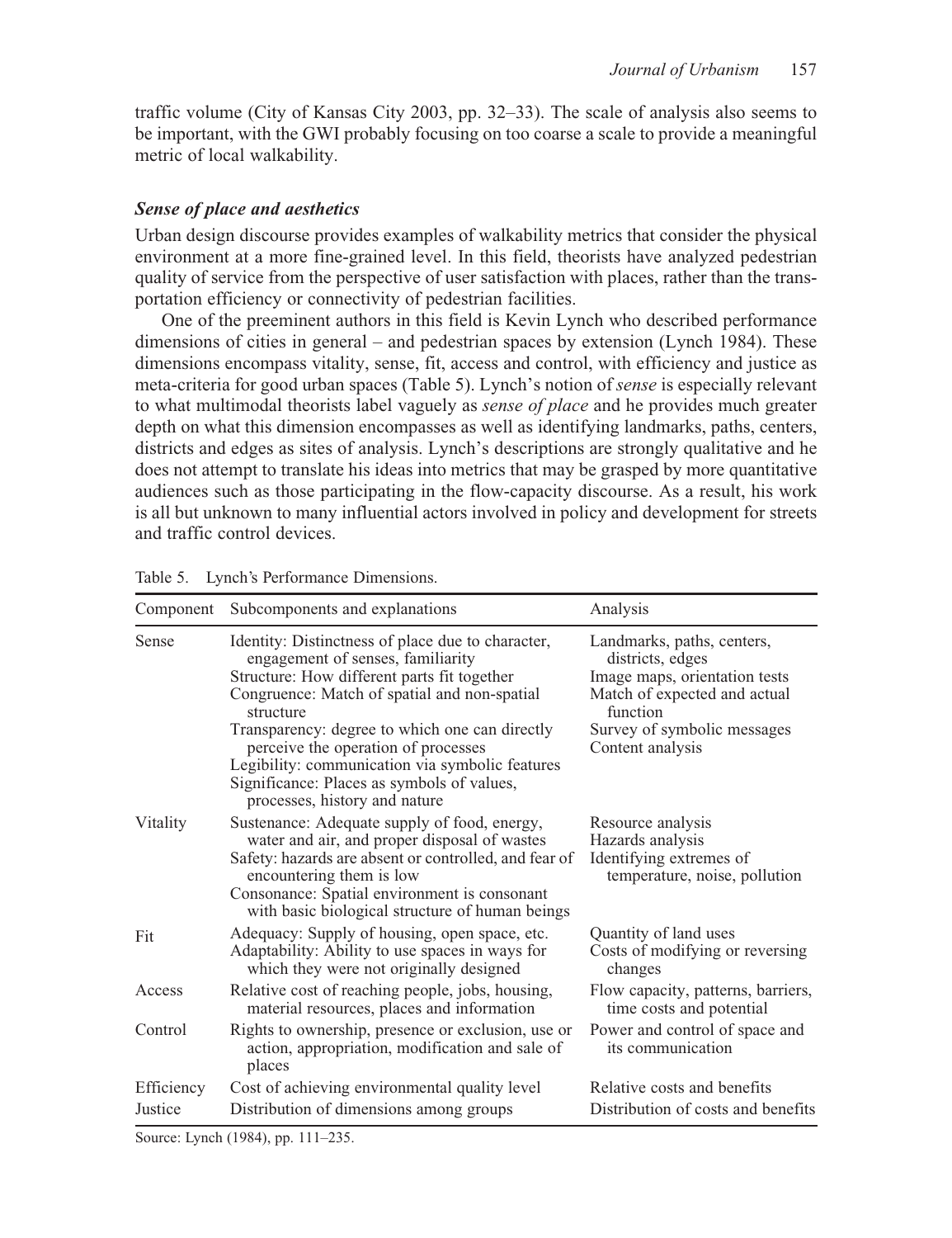In order to overcome this disciplinary chasm, other urban designers attempted to translate design ideals into LOS grades that can be readily understood and evaluated by more quantitative practitioners. One such author is Jaskiewicz (2000) who compiled qualitative pedestrian LOS factors specifically designed to supplement the HCM flow capacity approach. Jaskiewicz focused on factors that influence the aesthetic appeal of the pedestrian environments including street definition or enclosure; complexity of spaces and paths; building articulation and variation; the presence of overhangs and varied roof lines; buffering between pedestrians and traffic, presence of shade trees and lighting, transparency of the transitional zone; and the physical condition of sidewalks (Table 6). According to Jaskiewicz's methodology, each item is graded (presumably by a panel of urban designers) on a scale of 1 to 5 and then scaled to fit on a scale from A to F.

In attempting to bridge the gap between quantitative and design discourses, Jaskiewicz's methodology is less than satisfactory from either standpoint. His use of pseudo-scientific language such as "The addition of large street trees to landscaped strips exponentially increases their value as buffers" is hardly convincing to those with quantitative training. At the same time, his design ideas possess an obvious aesthetic bias toward more varied elements, such as "frequent variation in orientation and character of public spaces" and "varied roof lines", which might result in gaudy and cluttered streetscapes from a design perspective. In sum, Jaskiewicz's criteria provide an example of how design criteria could be incorporated into quantitative evaluation processes, but it is not clear that the factors presented are scientifically derived, aesthetically pleasing or culturally neutral.

Part of the problem of developing aesthetic metrics for walkability is that design criteria are subjective by definition, with the history of city planning revealing shifting ideals about the merits and beauty of different urban, rural and suburban environments. These shifting ideals are exemplified by the town-country trade-offs described by Ebenezer Howard in his classic piece on garden cities (Howard 1902). Based on Howard's initial treatise, Garden Cities were supposed to be voluntary self-governing communities that overcame the ills of both squalid Victorian cities and depressed Victorian countryside (Figure 4). Howard's vision was one of economically self-sufficient communities that combined farming with

| Factor                  | Explanation                                                                                                                                  |
|-------------------------|----------------------------------------------------------------------------------------------------------------------------------------------|
| Enclosure or definition | Degree to which street edges are defined by buildings or street trees                                                                        |
| Path network complexity | Availability of numerous route choices between pedestrian origins and<br>destinations, including routes that represent the shortest distance |
| Building articulation   | Degree to which varied application of shop front/housing materials,<br>design, color and décor add interest to pedestrian experience         |
| Complexity of spaces    | Frequent variation in orientation and character of public spaces                                                                             |
| Overhangs and rooflines | Presence of overhangs, awnings, varied roof lines and street trees                                                                           |
| <b>Buffer</b>           | Presence of buffer zone between sidewalks and moving vehicles                                                                                |
| Shade trees             | Presence of shade trees                                                                                                                      |
| Transparency            | Provision of transparent transition between public and private space<br>through widows, outdoor displays and sidewalk cafés                  |
| Sidewalk condition      | Level of completeness, maintenance and obstruction of sidewalks                                                                              |
| Vehicular speed         | Posted speed limit and design speed created by lane widths, paved widths,<br>sight lines, corners, street parking and crossing treatments    |
| Lighting                | Level of lighting along street                                                                                                               |

Table 6. Jaskiewicz's qualitative pedestrian level of service (LOS) factors.

Source: Jaskiewicz (2000), pp. 3–8.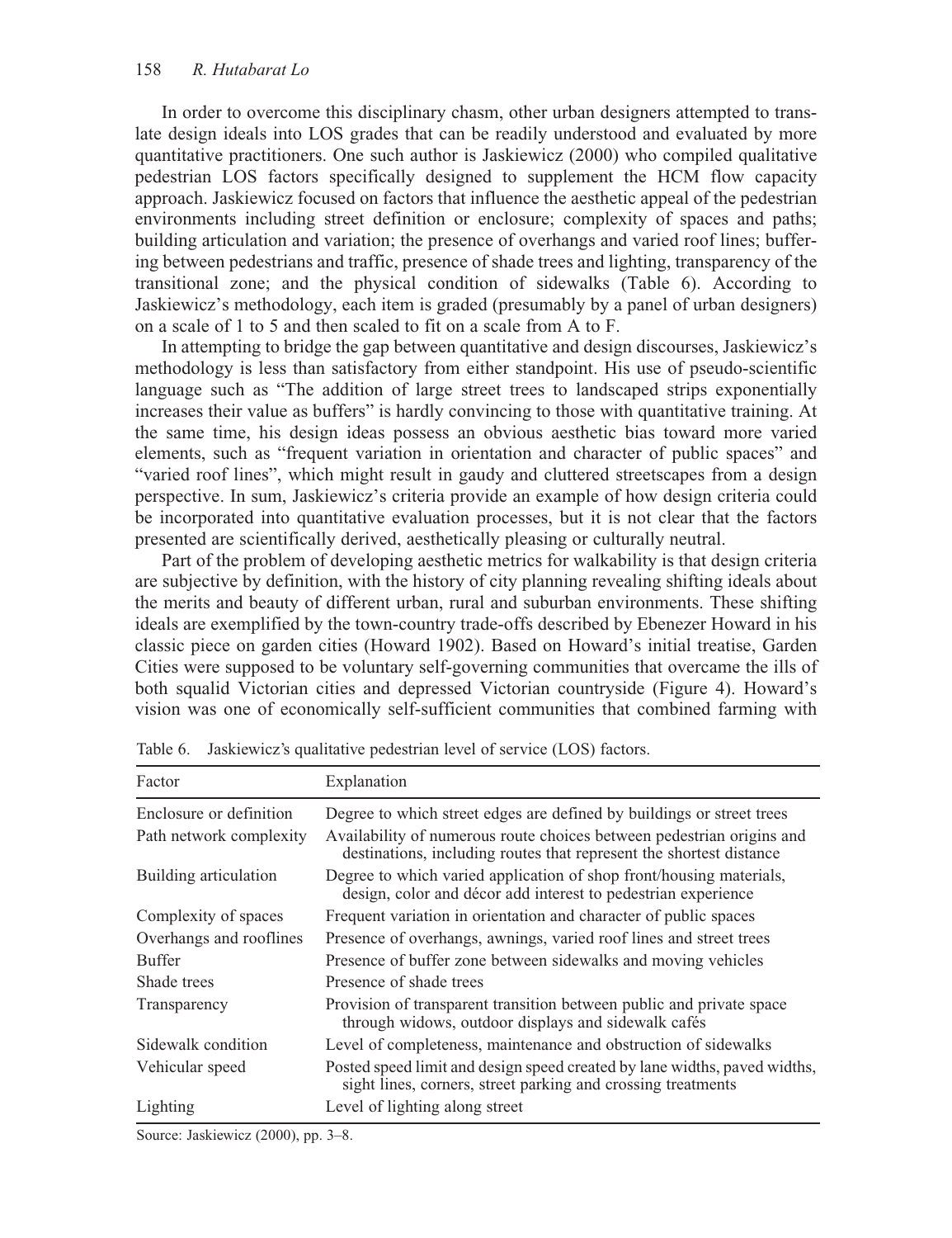

Figure 4. Howard's Three Magnets. Source: Howard (1902).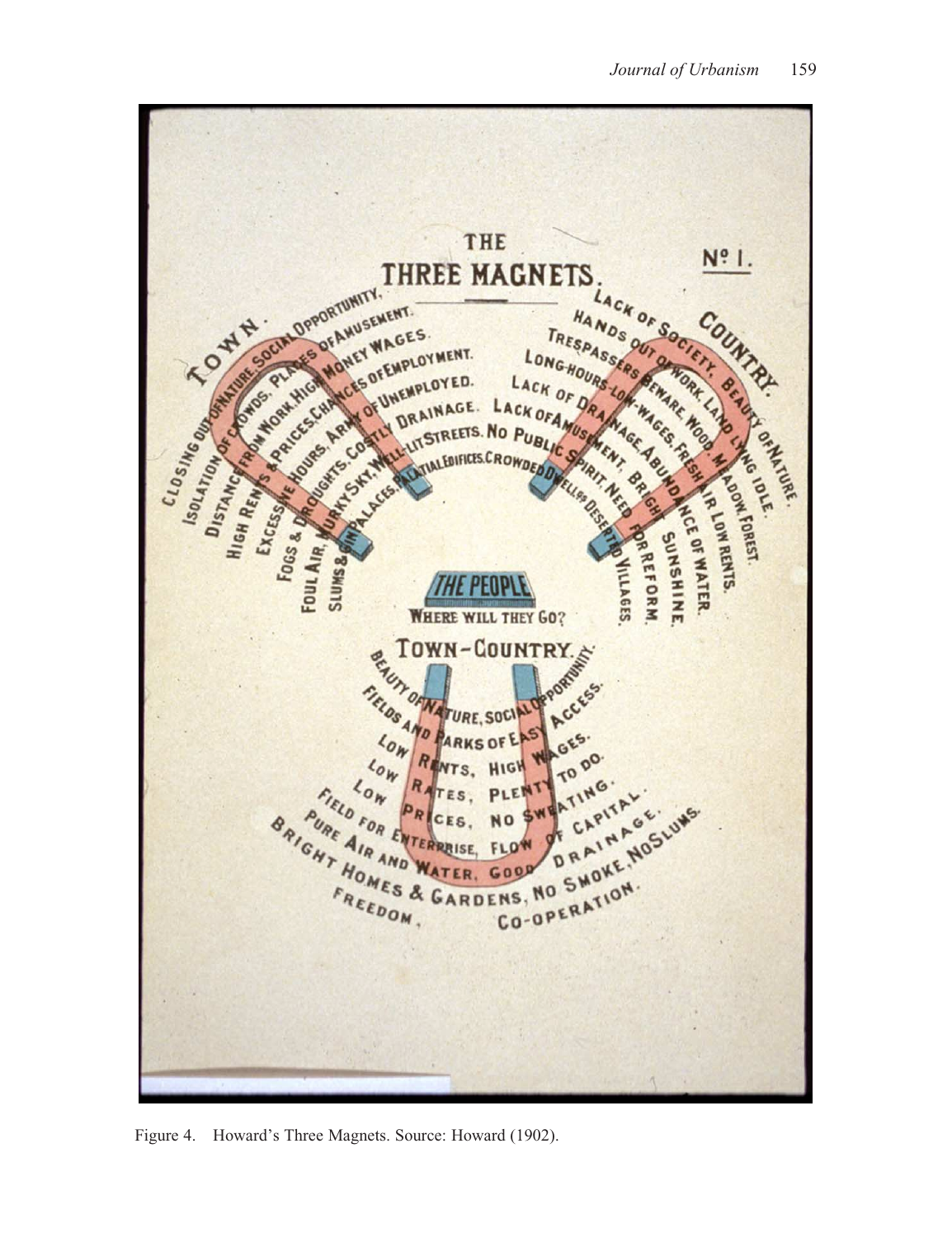housing, light industry and diverse urban institutions – all within walking distance and connected to the larger city via rail transit. His vision was as much a social vision for progressive reform as it was a design for a new urban form (Hall 1996, pp. 91–93).

As Howard's ideals were implemented, however, the emphasis often shifted from social reform to artistry, with the resulting designs proving less affordable for the working classes for whom they were initially intended (Hall 1996, p. 100; Phillips 1996, p. 482). Communities such as Unwin and Parker's Hampstead Garden Suburb and Olmsted's Forest Hills Gardens became garden *suburbs* for affluent commuters, with no industry, no agriculture, and no collective ownership of community assets. These initial garden suburbs did achieve something of a walkable quality, however, with sidewalks lining relatively narrow, pleasant streets, a mix of shops, open spaces and civic uses, transit stations, and houses clustered around village greens or along pedestrian paths – although the paths were not particularly useful for reaching jobs.

Subsequent development of post-World War II American suburbs would radically depart from the garden suburbs produced in response to Howard's town-country trade-off. These new suburbs were facilitated by the mass production of cars and housing, government-guaranteed mortgages for detached single-family houses, federally subsidized interurban highways, and a post-war baby boom (Hall 1996, p. 291). Unlike Howard's utopian vision of integrated social reform and physical design of walkable urban spaces, post-war suburban development in the United States destroyed countryside while failing to produce towns or walkable urban spaces. Additionally, in contrast to their predecessors, post-war suburban developments were almost exclusively car-oriented, with little thought given to pedestrian design or the implications of low-density design for walkability.

At the same time, the exodus of investment to the suburbs drained resources from existing urban centers thereby exacerbating the decline of urban places. Freeway development proved a more direct threat to urban spaces, with federal highway funds used to subsidize the demolition of "blighted" areas while improving suburban accessibility to downtown jobs and shops (Hall 1996, p. 292). Ultimately, this threat triggered a countermovement that emphasized urbanity as the site of sense of place.

One of the early urbanist writers and activists was Jane Jacobs who criticized contemporary highway planning practices for destroying urban vitality and expending "extraordinary governmental financial incentives [to achieve] monotony, sterility and vulgarity" (Jacobs 1961, pp. 10, 23). In a reversal of values expressed in the HCM pedestrian LOS, Jacobs and other urbanists held that greater concentrations and diversity of people contribute to, rather than detract from, the quality of pedestrian space. They also highlighted the merits of an intricate and close-grained diversity of primary land uses and enterprises such as buildings that do not turn their backs or blank sides to the street or leave it blind, and sidewalks that are heavily and constantly used by people of every race and background (Jacobs 1961, pp. 19, 42, 45, 54). While Jacobs was successful in opposing the highway development that threatened demolition of New York's Greenwich Village, her ideas were not yet translated into changes in how pedestrian LOS is measured by the dominant flow capacity discourse.

In the 1960s and 1970s, researchers made efforts to evaluate the quality of urban pedestrian spaces in a more systematic manner. These efforts included Appleyard's work to evaluate the effects of vehicular traffic volumes on pedestrian activity and social networks, as well as Whyte's work on observing pedestrians and public spaces in New York City (Whyte 1980, Appleyard 1981). In more recent years, urbanists have built upon this foundational work as well as amending Jacobs's focus on primary diversity to emphasize the need for secondary diversity to attract optional pedestrian trips and activities in an area. For example, Danish architect Jan Gehl used observational techniques to argue that high-quality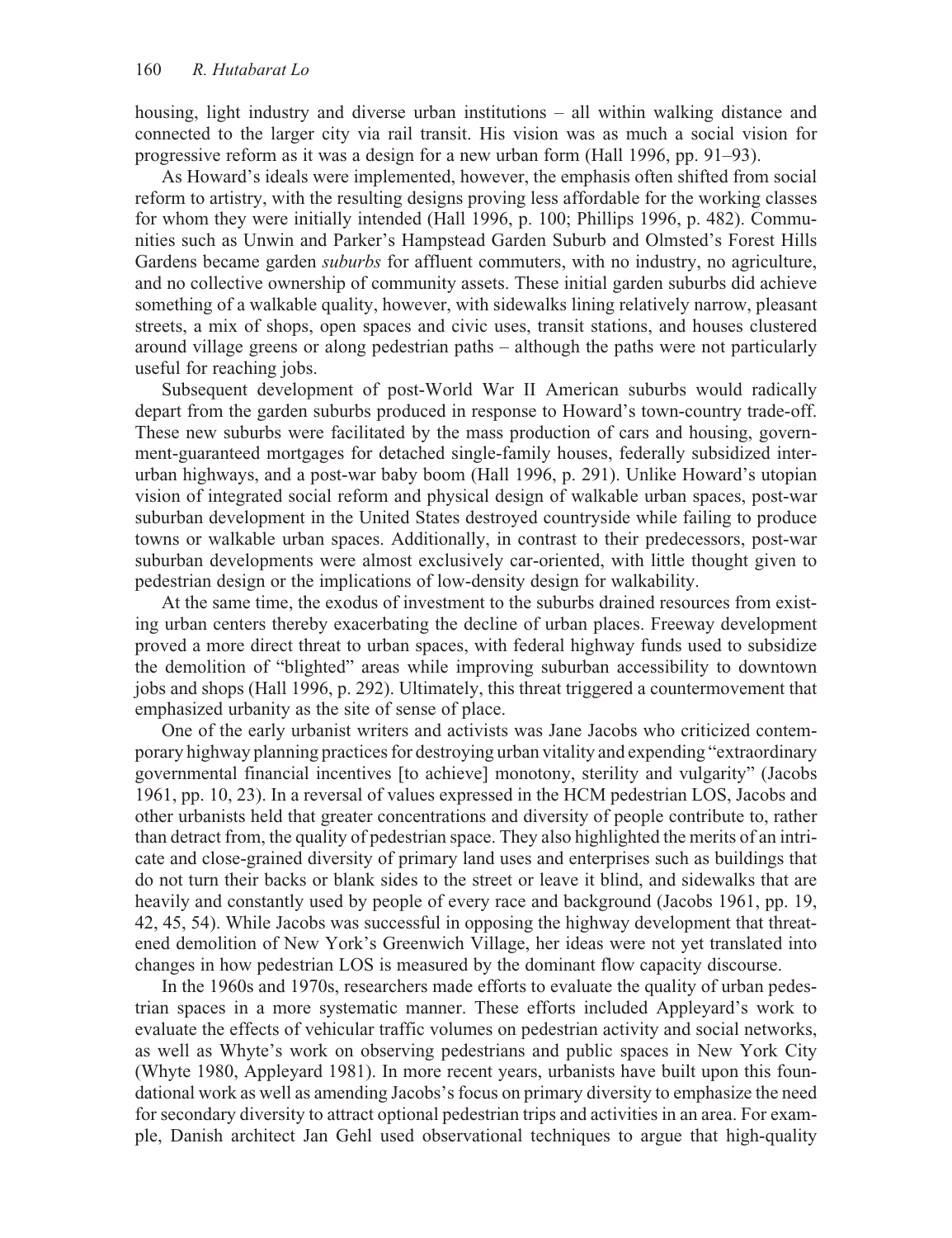pedestrian environments are those with a higher ratio of "optional" to "necessary" pedestrian trips and a high proportion of people staying rather than simply passing through the area (Gehl and Gemzøe 1996). While Gehl's ideas share some commonalities with Jacobs's, his focus on optional activities betrays a social bias toward predominantly middle-class populations who have the leisure time and discretionary income to spend on optional activities.

More recently, New Urbanists draw upon earlier work of neighborhood designers such as Clarence Perry to emphasize the transportation and physical design aspects of urban communities as a predicate of walkability – in addition to seeing walking as a predicate to sense of place. Authors, architects and designers such as Peter Calthorpe, Andrés Duany, Elizabeth Plater-Zyberk, Stefanos Polyzoides, Elizabeth Moule, and Dan Solomon used New Urbanist principles to design transit-oriented developments or neo-traditional neighborhoods. These neighborhoods provided *design cues* to reinforce the goals of traffic calming, transit ridership and pedestrian activity, rather than simply relying upon altruism and legal traffic signs for these purposes. Significantly, many of the designs were enshrined in form-based codes that dictate various aspects of the street design and building form while providing flexibility and diversity in land use (Calthorpe 1993, p. 17; Southworth 2005, p. 249; Schmitz and Scully 2006, p. 16). By codifying their principles in alternative landuse codes, the New Urbanists challenge the power of authority of prior pedestrian performance metrics and their associated discourse.

#### *Civic engagement*

While many of the aforementioned theorists comment on the positive social benefits of designing more walkable environments, far less work has been done to examine the veracity of this relationship between the socio-political factors and walkability. The exception to this condition includes the work of Mason and Fredericksen (2006) as well as Enrique Peñolosa who claims that "transport is not a technical, but a political issue" (Peñolosa 2000, p. 128). A summary of their findings is provided in Table 7.

As a former planner and mayor of Bogotá, Colombia, Peñolosa argued that walkable environments are associated with more democratic and "civilized cities" since pedestrian facilities provide accessibility benefits to a greater portion of the community than that of roads or rail improvements. This argument is particularly relevant to developing world cities where low average incomes disqualify many people from owning or operating private automobiles.

The claim is also supported by the work of Mason and Fredericksen who found that more walkable environments were positively associated with higher rates of civic engagement in the US city of Boise, Idaho. As part of this work, Mason and Fredericksen undertook regression analyses of physical, demographic and social factors in three broad categories of neighborhoods, including:

| Parameter             | Description                                                               |
|-----------------------|---------------------------------------------------------------------------|
| Equity and democracy  | Portion of population benefiting from pedestrian or transportation policy |
| Cost effectiveness    | Relative cost effectiveness of different transportation policies          |
| Community interaction | Casual community interaction and participation                            |
| Civic engagement      | Voting behaviors and voluntarism of different communities                 |
|                       |                                                                           |

Table 7. Metrics for social parameters.

Sources: Peñolosa (2000), Mason and Fredericksen (2006).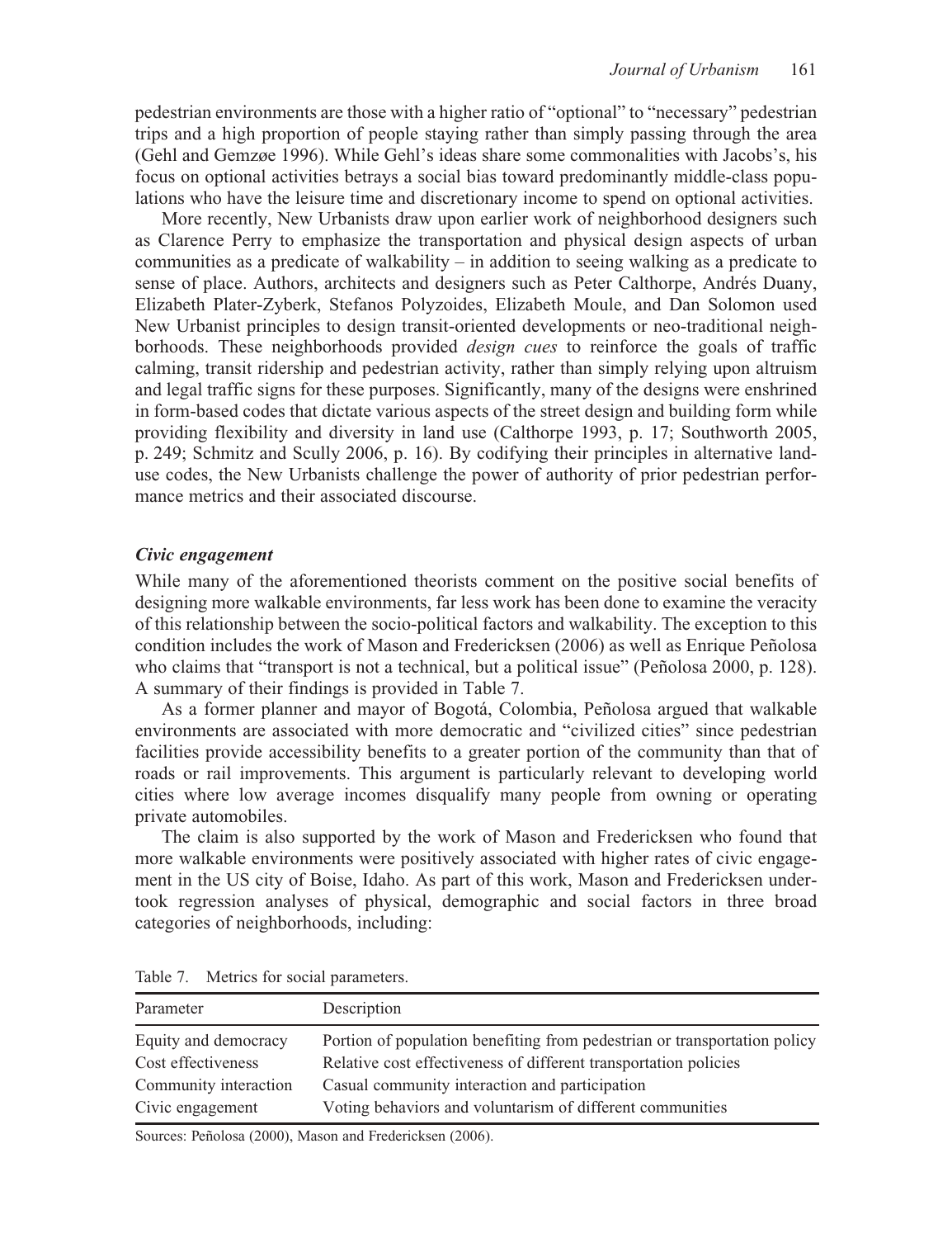- Traditional pre-World War II neighborhoods with higher densities, mixed land uses, grid-patterned streets, narrower streets and integrated public spaces.
- Transitional pre-1970s suburban subdivisions with larger lots, lower densities, larger setbacks, and a mix of grid streets and cul-de-sacs.
- Contemporary post-1975 conventional subdivisions with low densities, big box commercial destinations, and pods of housing connected by arterials.

After controlling for income, race and other factors, Mason and Fredericksen found that the former, more walkable communities had significantly higher rates of civic engagement in the form of voting behaviors and voluntarism. On the other hand, it was not clear from the study whether walkable physical conditions encouraged civic engagement, or whether those who were more likely to walk and engage in social activity self-selected into such communities. Likewise, the study did not provide information on whether walkability was the only factor associated with civic engagement within the community. As a result, the existence of high levels of social engagement is unlikely to be particularly helpful as a metric of walkability, though it does highlight the importance of walkability to non-transportation related fields.

#### *Public health and active living*

Finally, in the field of public health, similar contributions are made to metrics for walkability or pedestrian quality as a basis for addressing obesity, cardiovascular disease and other prevalent conditions.

One study within this field was undertaken by Boer *et al.* (2007), who drew upon transportation data sources in order to identify neighborhood types that are more conducive to pedestrian activity. Not surprisingly, the study identified areas with more four-way intersections, a diverse mix of businesses, and a higher density of housing as having a greater proportion of walking trips.

In contrast to transportation sources that focus on commuter and mobility-related pedestrian trips, literature from the field of public health highlights a distinction between factors that affect commuters and those simply walking for exercise. For example, recent work by Rosenblatt Naderi indicated that physical factors, such as sidewalk width, are important for commuters but not for health walkers, while more aesthetic and phenomenological factors are of importance to those walking for health reasons (Rosenblatt Naderi and Raman 2005, p. 156). In a study from College Station, Texas, these factors were found to include the weather, the presence of sound, proximity to water, and previous experiences and preconceptions of the surrounding area (Table 8).

| Parameter       | Description                                                     |
|-----------------|-----------------------------------------------------------------|
| Initial bias    | Previous experience and site reputation                         |
| Definition      | Well-designed spatial edge                                      |
| Sound           | Sound sources including water and music                         |
| Temperature     | Appropriate weather for walking, water features and shade trees |
| Amenities       | Proximity to potable water and places to sit, light             |
| Traffic context | Removal from traffic                                            |

Table 8. Route choice factors for health-based walkers (Texas, summer 2002).

Source: Rosenblatt Naderi and Raman (2005), pp. 161–164.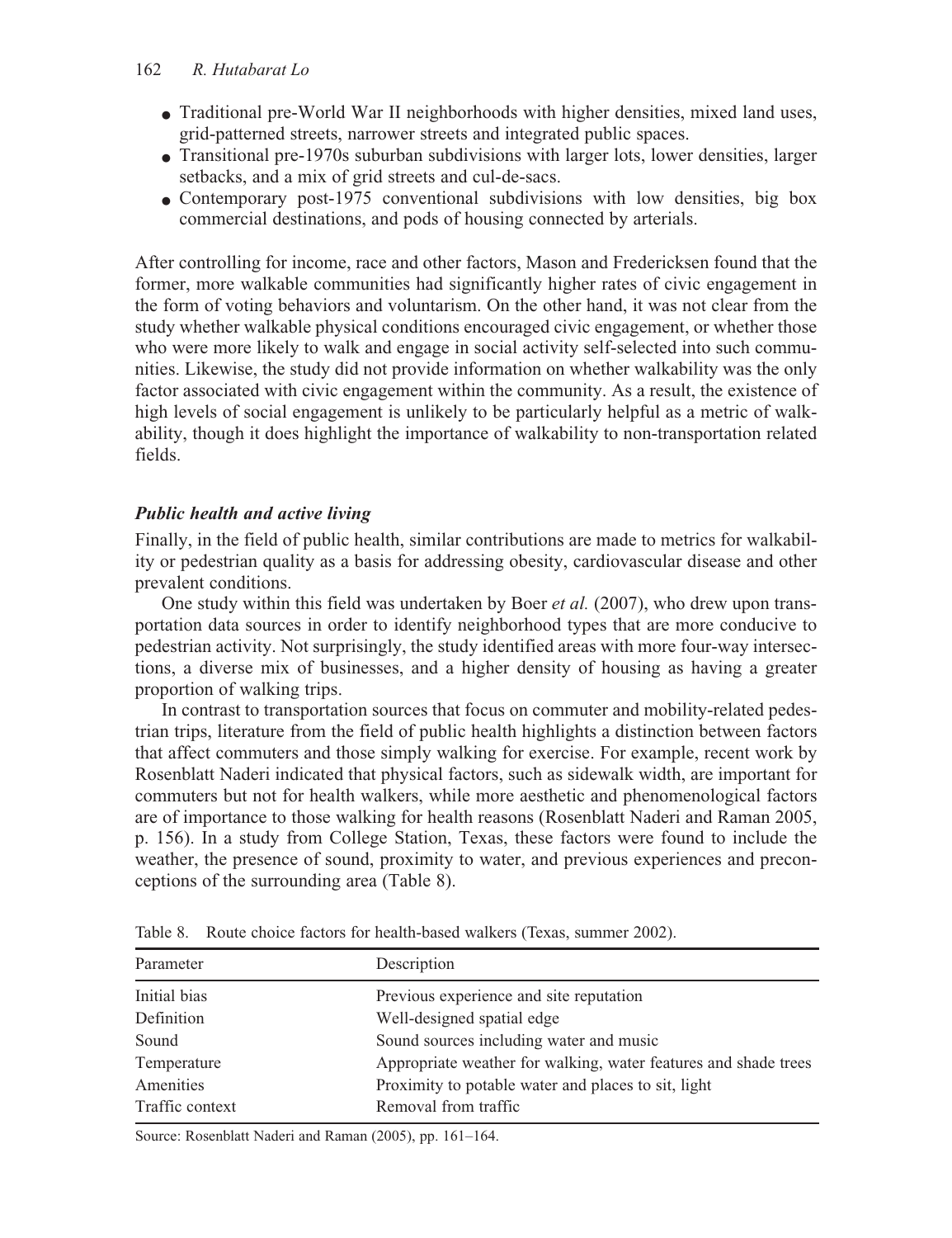The above factors contrast sharply with those that have been discussed so far in that they reveal more experiential factors affecting the choice of whether to walk for recreational purposes. The apparent emphasis of interviewees on temperature, shade and water also highlights the time- and site-specific nature of pedestrian preferences – especially when considered in light of the geographic and seasonal context of the study.

#### **Conclusions and recommendations**

How we define walkability has enormous implications for our understanding and design of urban transportation networks and public spaces, yet little effort has been expended to understand how to optimize spaces for pedestrians. By contrast, billions of federal research dollars have been spent on understanding how to plan, design, and engineer streets and highways to improve their safety and efficiency for motorized modes. By default, it is these standards that currently serve as the implicit design standards for spaces in which pedestrians live and move.

By scanning the literature from different fields that deal with pedestrian performance and preferences, there appears to be some convergence of opinion and research on land use and streetscape factors that influence the quality of the pedestrian environment and the quantity of pedestrians using the space. Factors that appear in a number of different walkability measures or metrics include the following:

- Presence of continuous and well-maintained sidewalks.
- Universal access characteristics.
- Path directness and street network connectivity.
- Safety of at-grade crossing treatments.
- Absence of heavy and high-speed traffic.
- Pedestrian separation or buffering from traffic.
- Land-use density.
- Building and land-use diversity or mix.
- Street trees and landscaping.
- Visual interest and a sense of place as defined under local conditions.
- Perceived or actual security.

While this list represents considerable contributions from the field of urban design, as well as a consensus across different disciplines that affect pedestrian planning, a number of elements stand out as either unique or contradictory within the literature. First, as the authoritative source of transportation planning guidance, the *Highway Capacity Manual* (HCM) pedestrian level of service (LOS) criteria contradict almost every other planning and research source on pedestrian quality of service. Under the HCM, an implicit bias toward lower volumes of pedestrians – and, by inference, lower density land-use contexts – conflicts directly with urbanist values for both accessibility and security, as well as recent literature promoting the idea of "safety in numbers" for non-motorized transportation (Jacobsen 2003). Given this conflict, it is recommended that the HCM level of service standards be revised to reflect better the convergence of other literature and research on what constitutes walkability or what contributes to pedestrian comfort and safety. If some of the present HCM measures for pedestrian LOS are retained, a clear proviso is needed to indicate their limited applicability to all but capacity-constrained situations with respect to pedestrian volume.

Likewise, design guidelines of the AASHTO *Green Book* conflict both internally with recommendations for pedestrian accommodation and externally with discourse on walkabil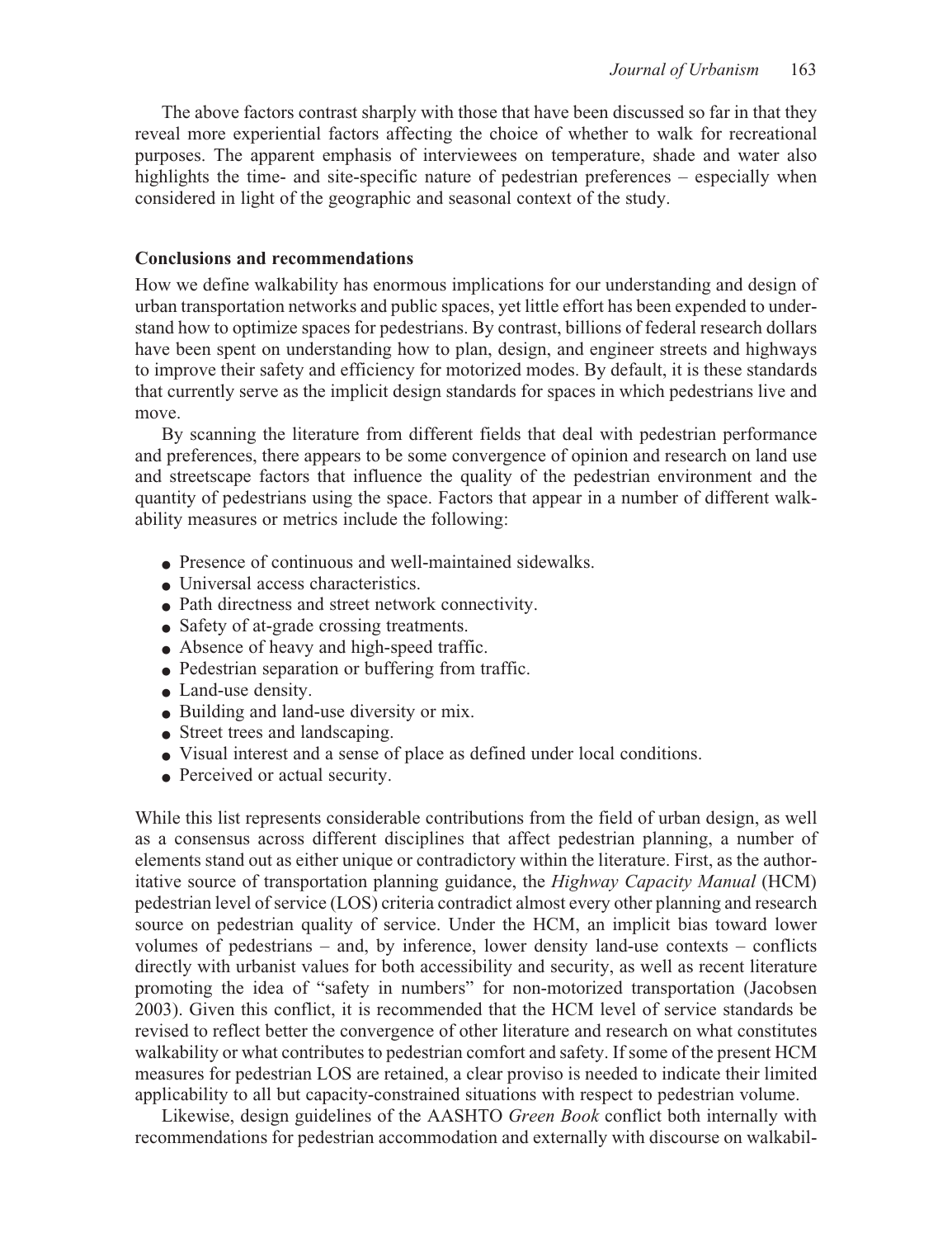ity. *Green Book* standards for various aspects of street design, such as sight distance, design speed, lane width and lighting are provided on the basis of the vehicular function, with almost no reference to potential conflicts with the pedestrian function of the street. The result of this mismatch is a compromise in pedestrian safety, comfort and accommodation for the sake of facilitating vehicular mobility. Where pedestrian guidelines are provided, lukewarm and non-compulsory language used within stridently highway-centric guidelines is likely to have little effect on achieving substantive change. It is therefore recommended that the *Green Book* specifically incorporate direction on how to design streets to balance different modal functions and priorities. The Institute of Transportation Engineers (ITE) *Proposed Recommended Practice: Context Sensitive Solutions in Designing Major Urban Thoroughfares for Walkable Communities* (2006) may provide a good starting point for this effort, along with the work of Tumlin *et al.* (2005) on balancing different modal goals along transit priority and other streets in the City of Seattle.

In addition to these conflicts, a number of unique contributions to knowledge of walkability can be seen from the fields of public health, urban design and transportation analysis. For example, research on health-related walking provides useful insights into phenomenological elements that influence choice walkers (Rosenblatt Naderi and Raman 2005), while efforts to adapt HCM pedestrian LOS to New York highlight the role of personal characteristics in shaping pedestrian preferences and activities. Urban design theory also provides more nuanced insights into the notion of sense of place that should be more earnestly integrated into pedestrian activity research.

The unique and valuable contributions made by various fields to the concept of walkability highlight the need to explore further the different facets of walking and its implications for pedestrian quality of service. In conjunction with this research, there is also a need for further investigation of the applicability of different operational or design metrics for walkability with respect to different social or geographical contexts.

Walking is a multidisciplinary activity, and therefore requires multidisciplinary metrics to measure the walkability of places. While considerable overlap exists between notions of walkability that exist *within* disciplinary discourses, a number of key metrics encoded in transportation planning handbooks conflict with the literature and research emerging from various other sources. As a result, the design of pedestrian spaces is optimized for other goals such as vehicular movement, fire prevention and revenue generation, to the detriment of pedestrians. While billions of dollars have been spent on research aimed at understanding and optimizing planning for vehicular modes, there is a need for a dramatic increase in funding that focuses on the pedestrian environment and developing scientific studies that will help drive policy changes in the direction of more nuanced factors that are most relevant to pedestrians themselves.

#### **Note on contributor**

Ria Hutabarat Lo is a PhD candidate in the Department of City and Regional Planning at the University of California, Berkeley. She has worked on sustainable transportation issues with the Australian Federal Department of Transport and Nelson/Nygaard Consulting in San Francisco. She is currently undertaking research on walking and the production of pedestrian space in Jakarta, Indonesia.

#### **Notes**

- 1. ISTEA stands for the Intermodal Surface Transportation Efficiency Act of 1991.
- 2. Subsequent acts include the Transportation Equity Act for the 21st Century of 1998 (TEA-21); and Safe, Accountable, Flexible, Efficient Transportation Equity Act: A Legacy for Users of 2005 (SAFETEA-LU).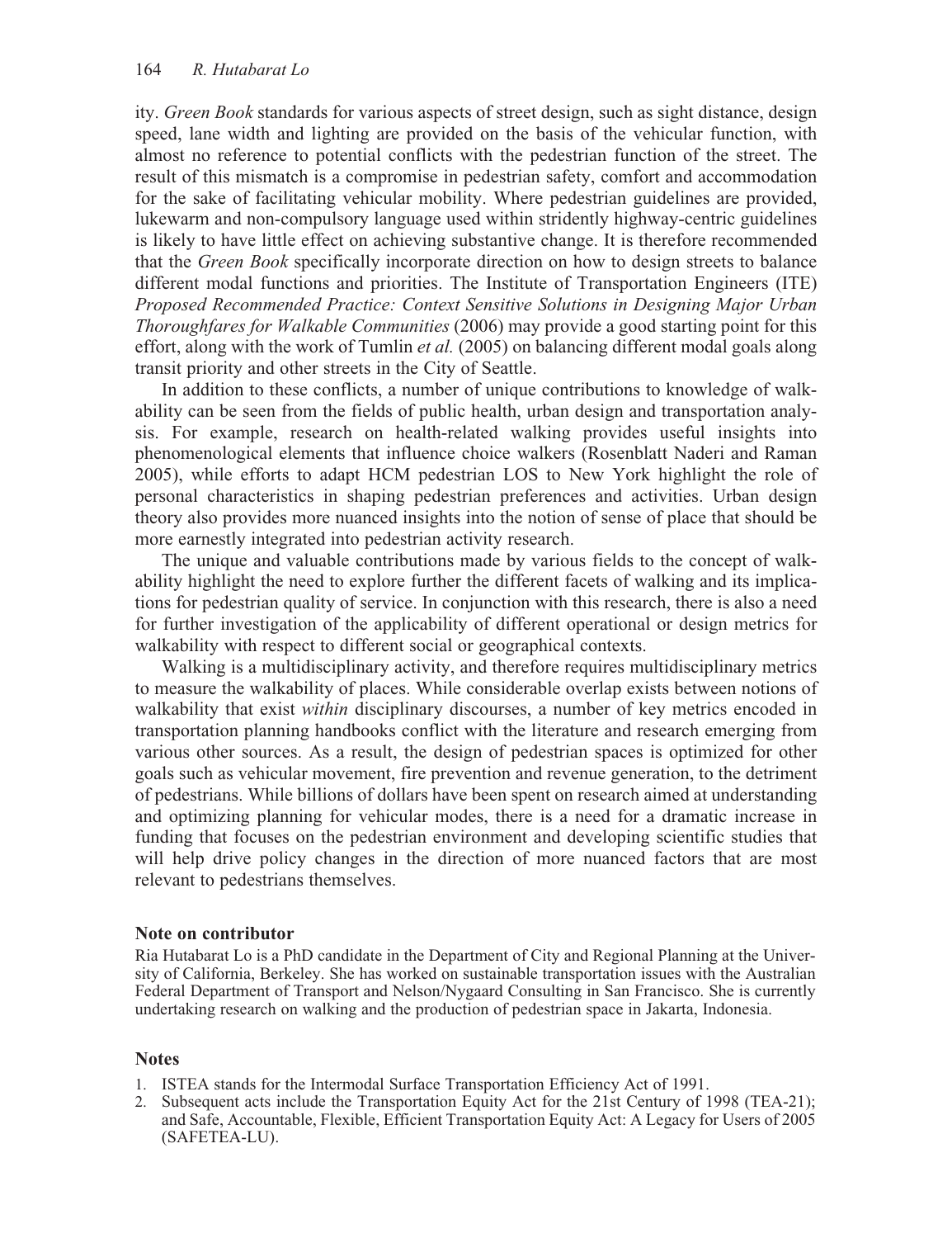#### **References**

- American Association of State Highway and Transportation Officials (AASHTO), 2004. *A policy on geometric design of highways and streets [AASHTO Green Book].* 5th Ed. Washington, DC: AASHTO.
- Appleyard, D., 1981. *Livable streets.* Berkeley, CA: University of California Press.
- Boer, R., et al., 2007. Neighborhood design and walking trips in ten U.S. metropolitan areas. *American Journal of Preventive Medicine,* 32 (4), 298–304.
- Calthorpe, P., 1993. *The next American metropolis,* New York, NY: Princeton Architectural Press.
- City of Kansas City, 2003. *Kansas City Walkability Plan.* Kansas City, KS.Available from: http:// www.kcmo.org/planning.nsf/plnpres/walkability, pp. 15–36, Appx C.
- City of Portland, 1998. *Portland Pedestrian Master Plan.* Portland, OR. Available from: http:// www.portlandonline.com/shared/cfm/image.cfm?id=90244/.
- Clarke, A. and Dornfeld, M.J., 1994. Traffic calming, auto-restricted zones and other traffic management techniques: their effects on bicycling and pedestrians. In: *The National Bicycling and Walking Study – Transportation choices for a changing America; Final report.* Washington, DC: Federal Highway Administration (FHWA).
- Engwicht, D., 1999. *Street reclaiming: Creating livable streets and vibrant communities.* Gabriola Island, BC: New Society.
- Fischer, J., 2005. *CRS report for Congress: Safe, accountable, flexible, efficient Transportation Equity Act – A legacy for users (SAFETEA-LU or SAFETEA): Selected major provisions.* Washington, DC: Congressional Research Service.
- Fruin, J., 1971. *Pedestrian planning and design.* New York, NY: Metropolitan Association of Urban Designers and Environmental Planners.
- Gehl, J. and Gemzøe, L., 1996. *Public spaces and public life.* Copenhagen: Danish Architectural Press.
- Hall, P., 1996. *Cities of tomorrow: An intellectual history of urban planning and design in the twentieth century.* Oxford: Blackwell.
- Howard, E., 1902. *Garden cities of to-morrow.* London: S. Sonnenschein & Co.; repr. 1965. Introductory essay by L. Mumford. John Dickens & Co.
- Huang, H., and Cynecki, M., 2001. *The effects of traffic calming measures on pedestrian and motorist behavior.* McLean, Virginia: Federal Highway Administration.
- Huang, H. *et al.,* 2000. *The effects of innovative pedestrian signs of signalized locations: a tale of three treatments.* McLean, Virginia: Federal Highway Administration.
- Institute of Transportation Engineers (ITE), 2006. *Proposed recommended practice: Context sensitive solutions in designing major urban thoroughfares for walkable communities.* Washington, DC: ITE.
- Jacobs, J., 1961. *The death and life of great American cities.* New York, NY: Random House.
- Jacobsen, P.L., 2003. Safety in numbers: more walkers and bicyclists, safer walking and bicycling. *Injury Prevention,* 9, 205–209.
- Jaskiewicz, F., 2000. *Pedestrian level of service based on trip quality.* TRB Circular E-C019: Urban Street Symposium Conference Proceedings, Dallas, TX. Available from: http://onlinepubs.trb.org/onlinepubs/circulars/ec019/ec019.pdf/.
- Kittelson & Associates, Inc., 2003. *TRB's Transit Cooperative Research Program (TCRP) Report 100: Transit capacity and quality of service manual.* 2nd ed. Washington, DC: Transportation Research Board (TRB).
- Krambeck, H. and Shah, J., 2006. The Global Walkability Index: talk the walk and walk the talk. Paper presented at the Better Air Quality Conference (BAQ), Yogyakarta, Indonesia.
- Levine, J., 2006. *Zoned out: regulation, markets, and choice in transportation and metropolitan land-use.* Washington, DC: Resources for the Future.
- Lynch, K., 1984. *Good city form.* Cambridge, MA: MIT Press.
- Mason, S. and Fredericksen, P., 2006. *Civic Engagement in the Face of Urban Growth.* Albuquerque, NM: Western Political Science Association.
- New York City, Department of City Planning, 2006. *New York City Pedestrian Level of Service Study, Phase 1.* New York, NY: New York City Department of City Planning.
- Orleans, T., et al., 2009. History of the Robert Wood Johnson Foundation's Active Living Research Program: origins and strategy. *American Journal of Preventative Medicine: Active Living Research – A Six-Year Report,* 36(2)Suppl., S1–S9.
- Parsons Brinckerhoff Quade and Douglas, Inc., Cambridge Systematics, Inc. and Calthorpe Associates., 1993. *The making the land use, transportation, air quality connection – the pedestrian*